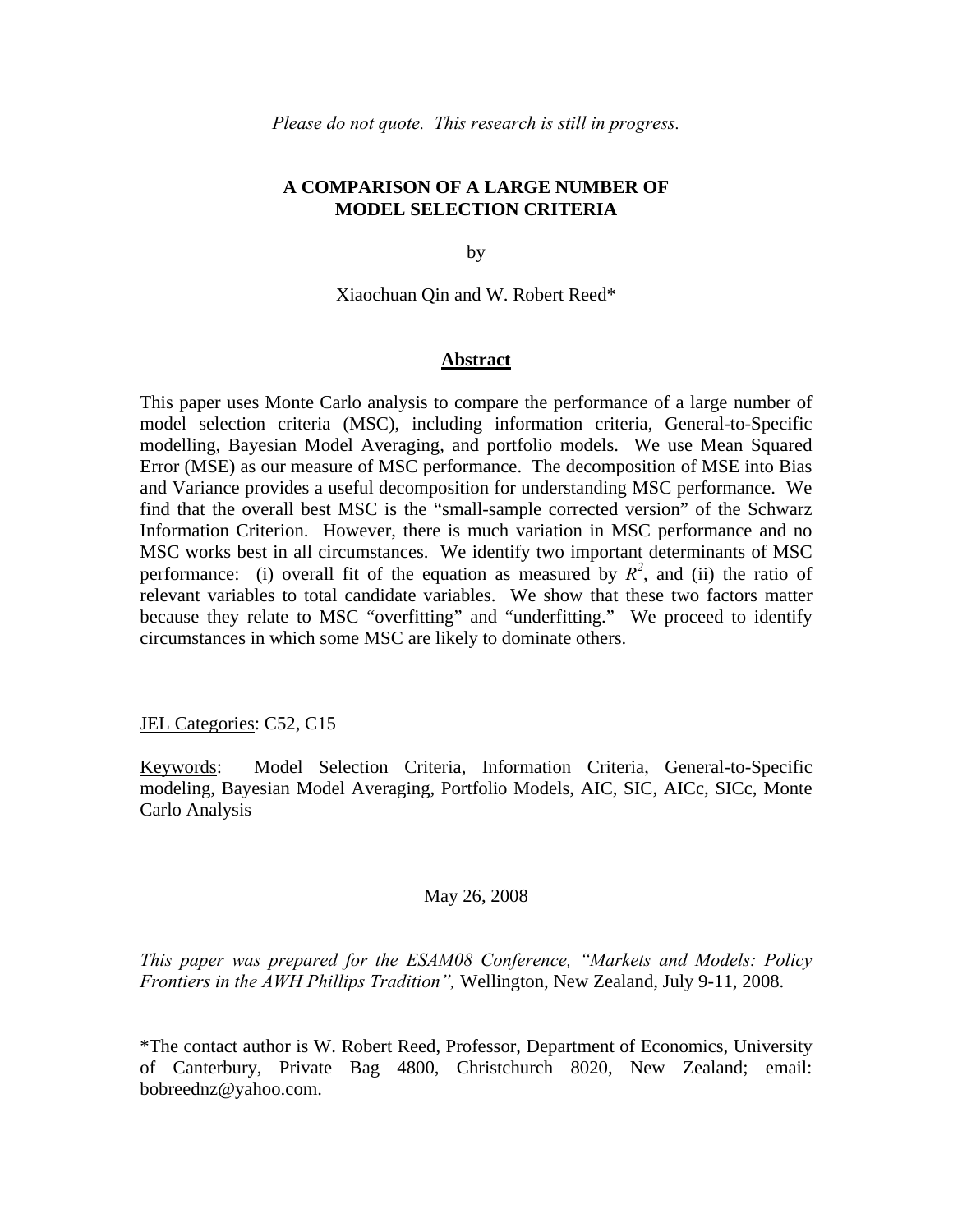"In those days there was no king in Israel; everyone did what was right in his own eyes." -- Judges 21:24

## **I. INTRODUCTION**

This study examines a problem that faces many researchers: How should one pick the "best" regression equation, or a set of "best" regression equations? Without some objective standard, efforts to select a "best" regression equation may, at best, innocently miss superior specifications; or, at worst, strategically select results to support the researcher's preconceived biases.

A substantial literature has grown that demonstrates that model selection matters. For example, many studies of economic growth find that results that are economically and statistically significant in one study are not robust to alternative specifications (cf. Levine and Renelt, 1992; Fernandez et al., 2001; Sala-i-Martin et al., 2004; Hoover and Perez; 2004). For these and related reasons, a literature has grown up that addresses the question of how to choose the best model(s).

A non-exhaustive list of the associated proposals include choosing a single best model based upon an information criterion such as the Akaike Information Criterion (AIC) or the Schwarz Information Criterion (SIC) (cf. McQuarrie and Tsai, 1998); following a General-to-Specific (GETS) algorithm of eliminating insignificant variables (cf. Hoover and Perez, 1999; Hendry and Krolzig, 2005); selecting a "portfolio" or best subset of models (cf. Poskitt and Tremayne, 1985); and combining models using Bayesian Model Averaging (cf. Hoeting et al., 1999; Sala-i-Martin, 2004).

Not only is there a variety of proposed MSC, but there is also a variety of measures to determine "best" MSC performance. A non-exhaustive list of performance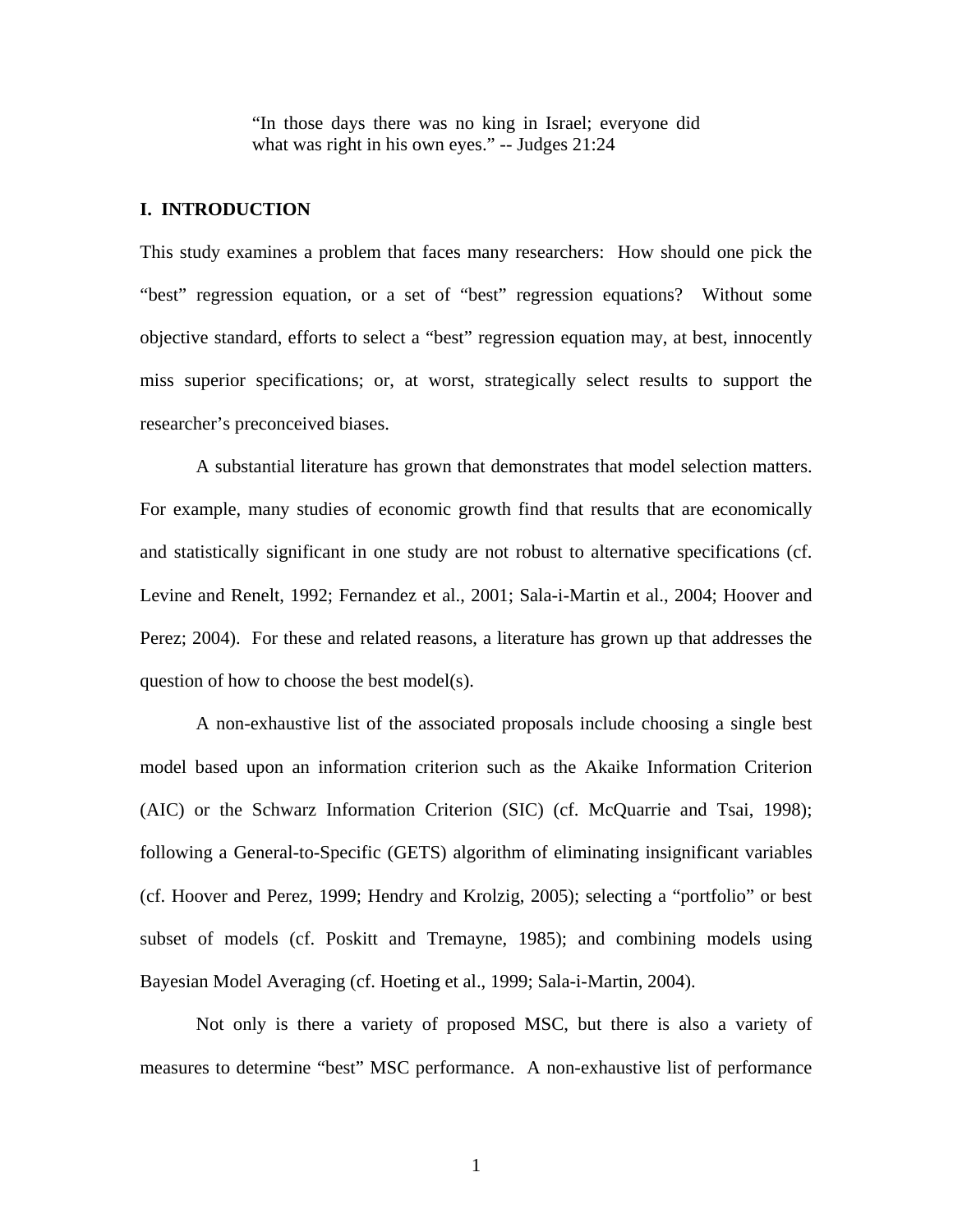measures include counts of the number of times the MSC correctly picks the true DGP, number of times the MSC "overfits' (selects too many variables) or "underfits" (selects too few variables) (cf. McQuarrie and Tsai, 1999); whether the size of the statistical tests on the "best" model conform to the nominal significance levels (Hendry and Krolzig, 2005); and whether the MSC selects the model with greatest predictive efficiency (Kuha, 2004; Burnham and Anderson, 2004).

This study makes the following contributions to this literature: We empirically compare a larger number of MSC's than previous studies, including MSC's based on information criteria, General-to-Specific modelling, Bayesian Model Averaging, and portfolio models. We propose a different measure of estimator performance – MSE of estimated coefficients – and demonstrate its usefulness in explaining the relative performances of competing MSC. Our Monte Carlo analyses find that the best overall MSC is the "small-sample corrected" version of the SIC (cf. McQuarrie, 1999). However, we also find that no one MSC works best in all – or even most – circumstances.

It is well-known that MSC differ with respect to "overfitting" and "underfitting". Our simulations identify two important determinants of MSC performance: (i) overall fit of the equation as measured by  $R^2$ , and (ii) the ratio of relevant variables to total candidate variables. We show that these two factors matter because they relate to MSC "overfitting" and "underfitting," which in turn relate to the Bias and Variance components of MSE. We proceed to identify circumstances in which some MSC are likely to dominate others.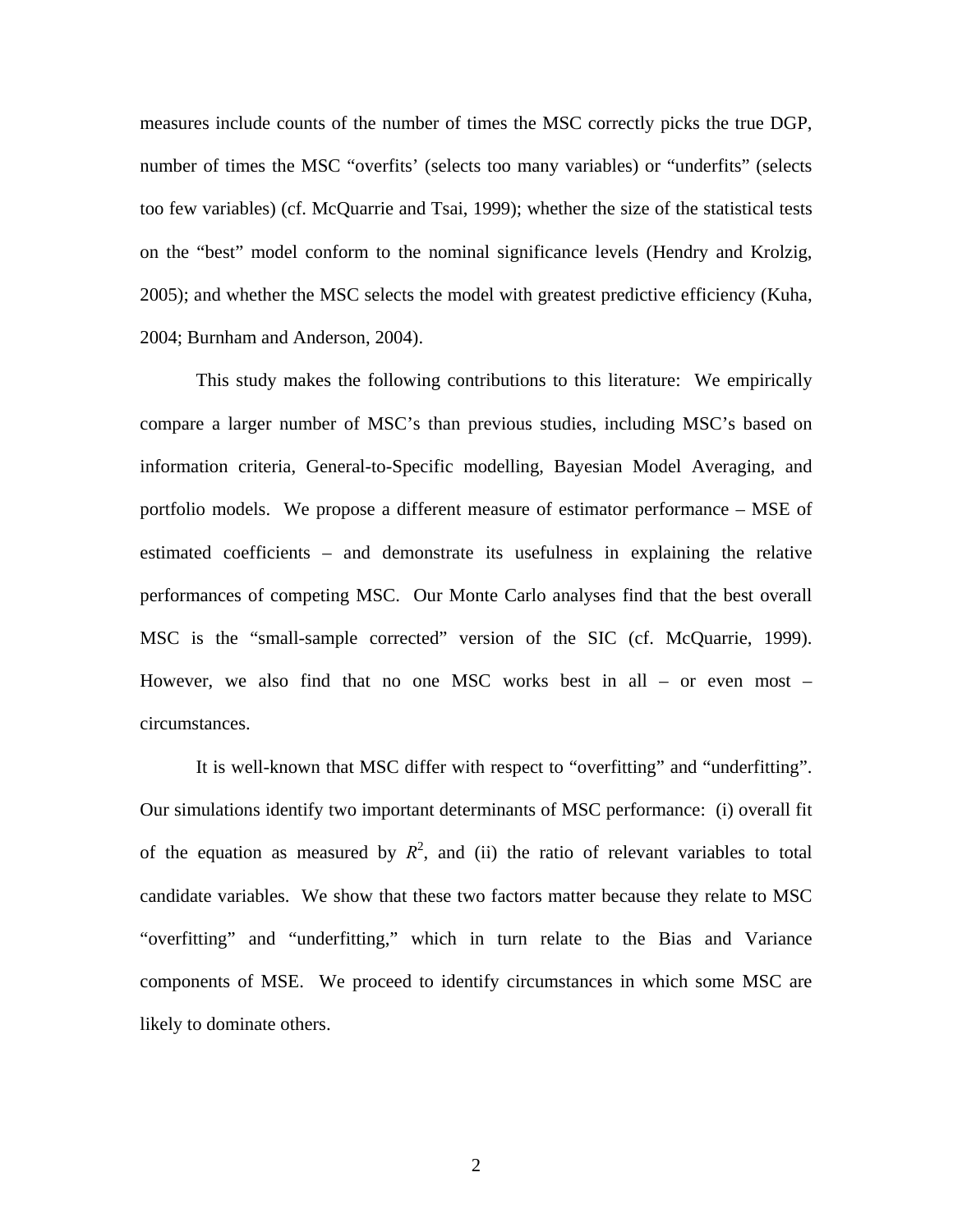#### **II. A FRAMEWORK FOR COMPARING MODEL SELECTION CRITERIA**

The Problem. We investigate the following problem. We have a data set consisting of *N* observations on variables  $Y, X_1, X_2, \ldots, X_L$ . We assume that the data generating process (DGP) producing these observations is given by:

(1) 
$$
Y_n = \alpha + \beta_1 X_{1n} + \beta_2 X_{2n} + \cdots + \beta_L X_{Ln} + \varepsilon_n, \quad n = 1, 2, ..., N,
$$

where *K* of the  $\beta$ 's are nonzero and *L-K* are zero,  $1 \le K \le L$ ; and the  $\varepsilon_n$  are i.i.d., with  $\varepsilon_n \sim N(0, \sigma_\varepsilon^2)$ . We want to choose the "best" MSC, where "best" is defined as the MSC that results in the most accurate estimates of the  $\beta$ 's. We define this more precisely below.

The Model Selection Criteria (MSC). We study 15 different MSC drawn from a variety of approaches. These are listed in TABLE 1, along with a brief description. The first four are based on information criteria (IC). While there are many information criteria, most of these are asymptotically related to either the Akaike Information Criterion (*AIC*) or the Schwarz Information Criterion (*SIC*) (Weakliem, 2004). Both the *AIC* and the *SIC* have the same general form:  $-2\ell$  + *Penalty*, where  $\ell$  is the maximized value of the log-likelihood function for the given specification, and *Penalty* is a function that monotonically increases in the number of coefficients to be estimated. In both cases, smaller is better, and the specification with the smallest *AIC/SIC* value is considered to be "best." The *SIC* generally penalizes the inclusion of parameters more harshly than the *AIC*, and thus favors more parsimonious models.

 The *AIC* and *SIC* have asymptotic justification. The *SIC* is consistent. That is, if the true DGP is included among the set of candidate models, the *SIC* will select the true DGP with probability approaching one as the sample size increases. The *AIC* is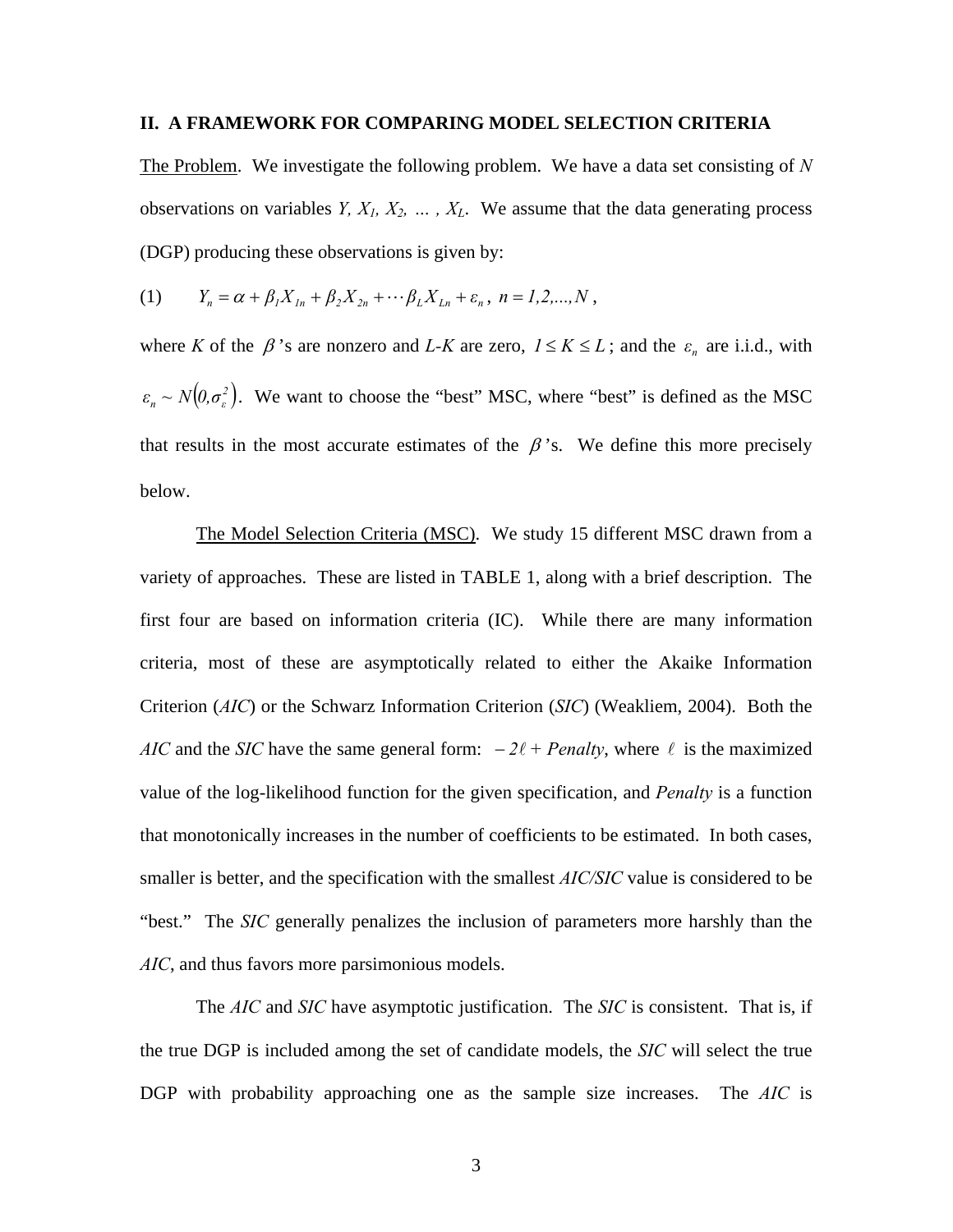asymptotically efficient. It assumes that the true DGP is not included in the set of candidate models. It selects the model having the smallest expected prediction error with probability approaching one as the sample size increases (Kuha, 2004).

It is well-known that both the *AIC* and *SIC* tend to "overfit" (i.e., include more variables than the DGP) in small samples. As a result, small-sample corrections for these have been developed by Hurvich and Tsai (1989) and McQuarrie (1999), respectively. These are denoted in TABLE 1 as *AICC* and *SICC*, where the last "C" denotes that it is the "corrected" version of the respective information criterion.

For each of these four MSC, IC values are calculated for all  $2^L$  possible models. Coefficient estimates are taken from the model with the lowest IC value. If a variable does not appear in that model, then the associated estimate of that coefficient is set equal to zero.

The fifth MSC uses General-to-Specific (*GETS*) modeling. At its simplest, *GETS* starts with a fully-parameterized model and sequentially deletes insignificant variables. Modern versions of *GETS* emphasize multiple reduction paths, which greatly reduce path dependence with little abuse of nominal significance levels (Hoover and Perez, 1999; Campos et al. 2003; Hendry and Krolzig, 2005). Our version of *GETS* employs a 5% significance level and sequentially eliminates the variable with the smallest *t*-statistic until all insignificant coefficients are removed. As noted by Campos et al. (2003), this procedure should produce results very close to the more sophisticated, multi-path versions of *GETS* when the explanatory variables are orthogonal, as will be the case in our Monte Carlo experiments. Individual coefficient estimates are taken from the final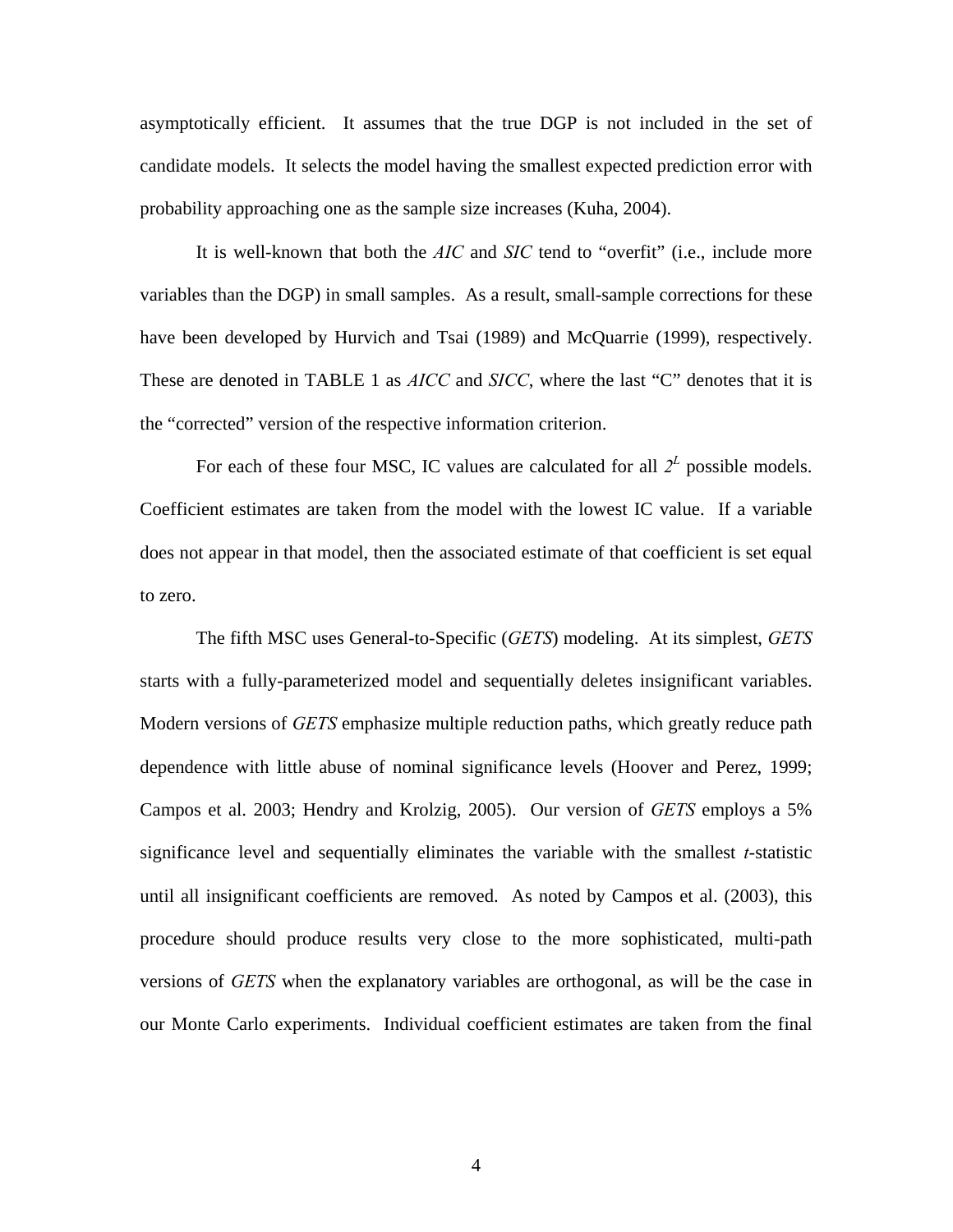model. If a variable does not appear in that model, then the associated estimate of that coefficient is set equal to zero.

The next eight MSC are based on the idea of selecting – not a single "best" model – but a "portfolio" of models that are all "close" as measured by their information criterion (IC) values. Poskitt and Tremayne (1987) derive a measure based on the posterior odds ratio,  $\Re_m = exp \left[ -\frac{1}{2} (IC_{min} - IC_m) \right]$  $\mathfrak{R}_m = exp \left[ -\frac{I}{2} \left( IC_{min} - IC_{m} \right) \right]$  $\exp\left[-\frac{1}{2}(IC_{min} - IC_{m})\right]$ , where  $IC_{min}$  is the minimum *IC* value among all  $2^L$  models, and  $IC_m$  is the value of the respective *IC* in model *m*,  $m=1,2,...,2^L$ . They suggest forming a portfolio of models all having  $\Re_m \leq \sqrt{10}$ . Alternatively, Burnham and Anderson (2004) suggest a threshold  $\mathfrak{R}_m$  value of 2. We use both values. The MSC  $AIC < 2$ ,  $AICC < 2$ ,  $SIC < 2$ , and  $SICC < 2$  each construct portfolios of models that have *AIC*, *AICC*, *SIC*, and *SICC* values that lie within 2 of the minimum value model. The next four MSC ( $AIC < \sqrt{10}$ ,  $AICC < \sqrt{10}$ ,  $SIC < \sqrt{10}$ , and  $SICC < \sqrt{10}$ ) do the same for models lying within  $\sqrt{10}$  of the respective minimum value model.

In our experiments, coefficient estimates are set equal to zero for all variables that never appear in the portfolio. For variables that appear at least once in the portfolio of models, we calculate the respective coefficient estimates as the arithmetic average of all nonzero coefficient estimates. The reason for not including zero values will be discussed below.

The last two MSC are examples of Bayesian Model Averaging (Hoeting, Madigan, Raftery, and Volinsky, 1999). In Bayesian Model Averaging, a composite model is constructed by taking a weighted average of a set of models, which might consist of all possible models, with weights consisting of the posterior model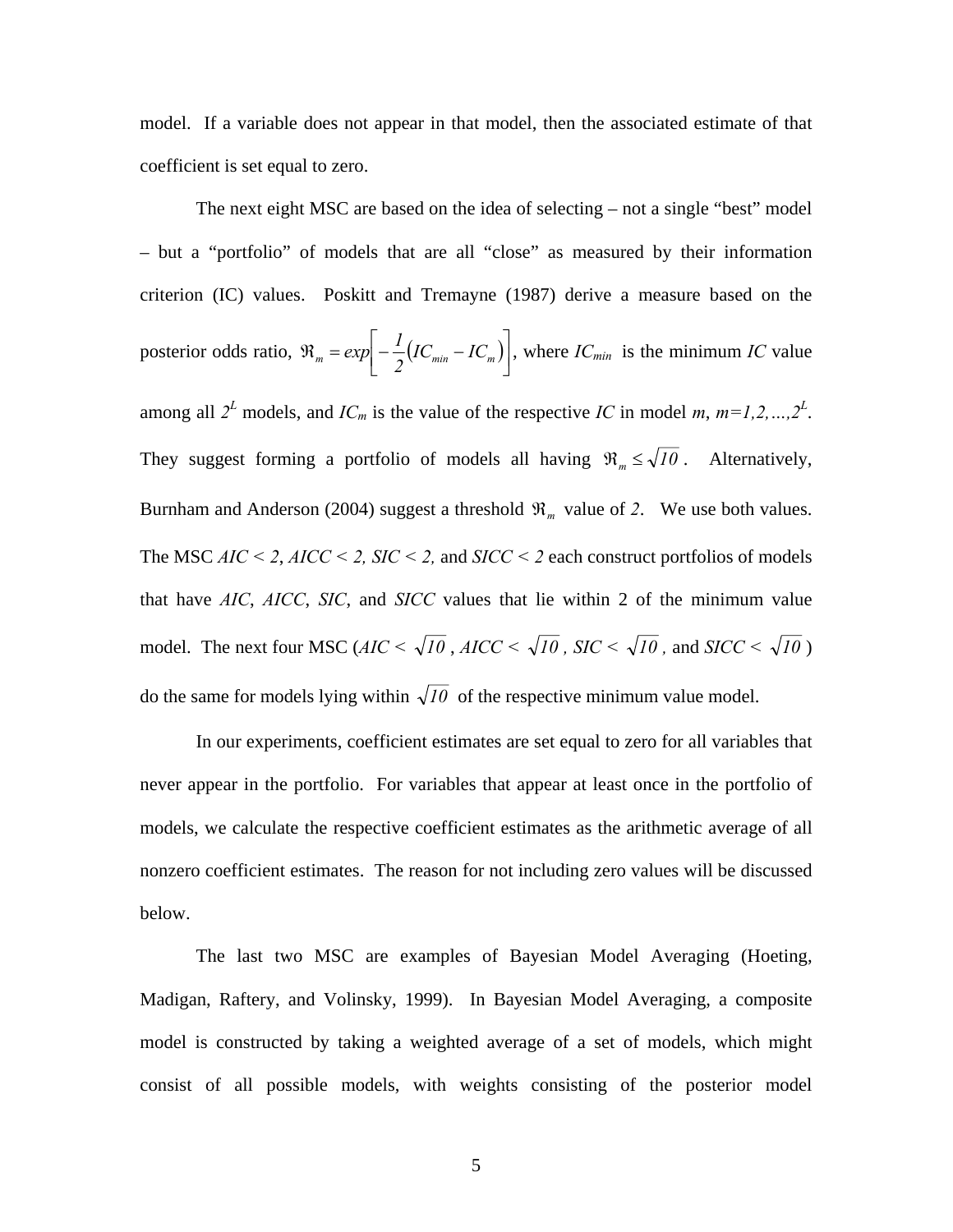probabilities. In the composite model, each of the variable coefficients equals the weighted average of the individual estimated coefficients for that variable. We calculate model weights using the maximized value of the log-likelihood function. The MSC *LL* Weighted uses the full set of  $2^L$  models to construct weighted average, coefficient estimates. The MSC *LL\_Weighted(* $\hat{\beta}_k \neq 0$ ) restricts itself to the set of all  $2^{L-1}$  models where the given variable is included in the model.

 Monte Carlo Experiments and the Performance Measure. Our experiments all use the DGP,  $Y_n = \alpha + \beta_1 X_{1n} + \beta_2 X_{2n} + \cdots + \beta_L X_{Ln} + \varepsilon_n$ ,  $n = 1, 2, \ldots, N$ , where  $\alpha = 5$ ,  $\beta_1 = \beta_2 = \cdots = \beta_K = 1$ ,  $\beta_{K+1} = \beta_{K+2} = \cdots = \beta_L = 0$ ,  $1 \le K \le L$ . The  $\varepsilon_n$  are i.i.d. and normally distributed with mean  $\theta$  and variance a function of  $K$ , as will shortly be described. Each experiment has *K* "relevant" variables and *L-K* "irrelevant" variables, with relevancy is defined according to whether that variable has a nonzero coefficient in the DGP. We simulate 1000 data sets for each experiment.

 For given *L*, we run *L* consecutive experiments where *K* starts at *1* and progresses through *L*. The individual *X* realizations are distributed i.i.d. both within and across variables, such that  $X_{kn} \sim N(0, \sigma_X^2 = I)$ ,  $k = I, 2, ..., L$ ,  $n = I, 2, ..., N$ . The *X* variables are held constant throughout all *L* experiments, so that the only things that change in the DGP across experiments are the values of the  $\beta_k$  's and the distribution of the error terms.

We alter the distribution of the  $\varepsilon_n$ 's across experiments because we are interested in studying how MSC performance changes as a function of the  $R^2$  of the estimated equation. Ceteris paribus, as *K* increases, and more variables are "relevant,"  $R^2$  will increase. In response, we increase the variance of the error terms in an ad hoc fashion so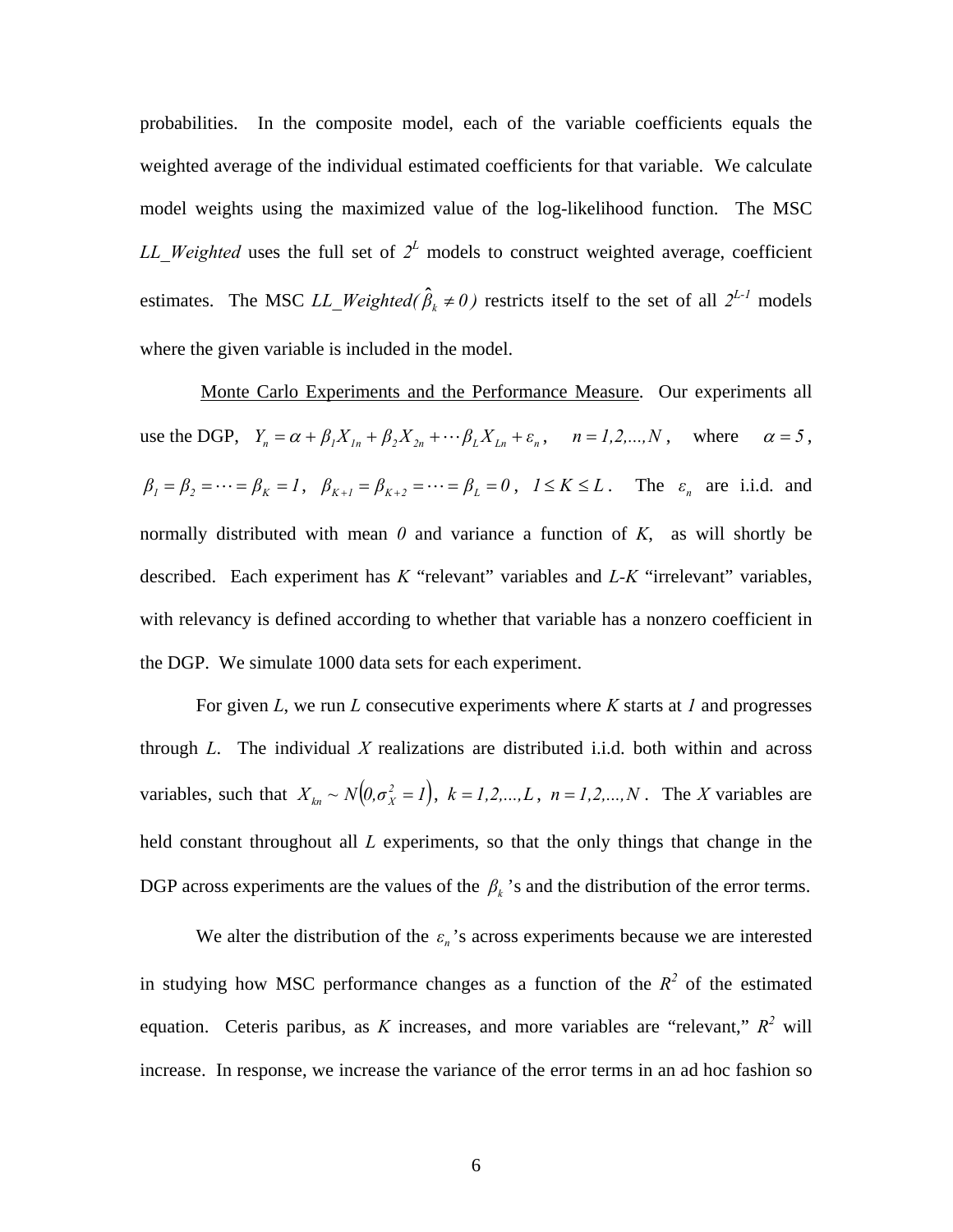that the  $R^2$  values remain relatively constant as K increases.<sup>1</sup> For given L, we study four *R*<sup>2</sup> values:  $R^2 = 90\%$ ,  $R^2 = 70\%$ ,  $R^2 = 50\%$ , and  $R^2 = 35\%$ .

Thus, for each value of *L*, there are *L* experiments for each  $R^2$  level, producing a total of 4L experiments. We set  $L=5$ , 10, and 15, producing a total of 120 experiments. Finally, we set *N* equal to 75 observations in all our experiments. This was done primarily for technical reasons: We encountered computing problems as *N* increased, both in terms of the time it took to run our programs, and in constructing the weights for the Bayesian Model Averaging MSC.<sup>2</sup>

As our basis for measuring MSC performance we use Mean Squared Error (MSE). For each data set/replication  $r$ , and each MSC, we have a set of estimates,  $\left(\!\hat{\beta}^{MSC}_{1,r},\hat{\beta}^{MSC}_{2,r},\!...,\hat{\beta}^{MSC}_{L,r}\right)$ *MSC 2,r*  $\hat{\beta}_{l,r}^{MSC}$ , $\hat{\beta}_{2,r}^{MSC}$ ,..., $\hat{\beta}_{L,r}^{MSC}$ ). Let  $\beta_k$  be the true value of the slope coefficient for  $X_k$ . For the 1000 replications of the experiment, we calculate a coefficient-specific MSE as follows:

(2) 
$$
MSE_k^{MSC} = \frac{\sum_{r=1}^{1000} (\hat{\beta}_{kr}^{MSC} - \beta_k)^2}{1000}, k = 1, 2, ..., L.
$$

 $\overline{a}$ 

Because MSE is not comparable across coefficients, we assign a coefficient-specific ranking from *1* to *15*, with the MSC producing the lowest MSE for that coefficient receiving a rank of *1*, the MSC with the next smallest MSE receiving a rank of *2*, and so on. These rankings are then averaged across all *L* coefficients to produce an overall MSC ranking for that experiment. For example, if  $L = 5$  and a given MSC has individual coefficient rankings  $\{10, 10, 12, 13, 10\}$ , it would receive an average rank of 11.

<sup>&</sup>lt;sup>1</sup> We use the general formula,  $\sigma_{\varepsilon} = aK^b$ . The values of *a* and *b* were determined experimentally, with *b* held constant for given *L*, and *a* adjusted with *K* so that the  $R^2$  of the estimated equations remained approximately constant as *K* increased. 2

<sup>&</sup>lt;sup>2</sup> A typical program with  $L=15$  and a given  $R^2$  took 5-6 days to run on our laptops.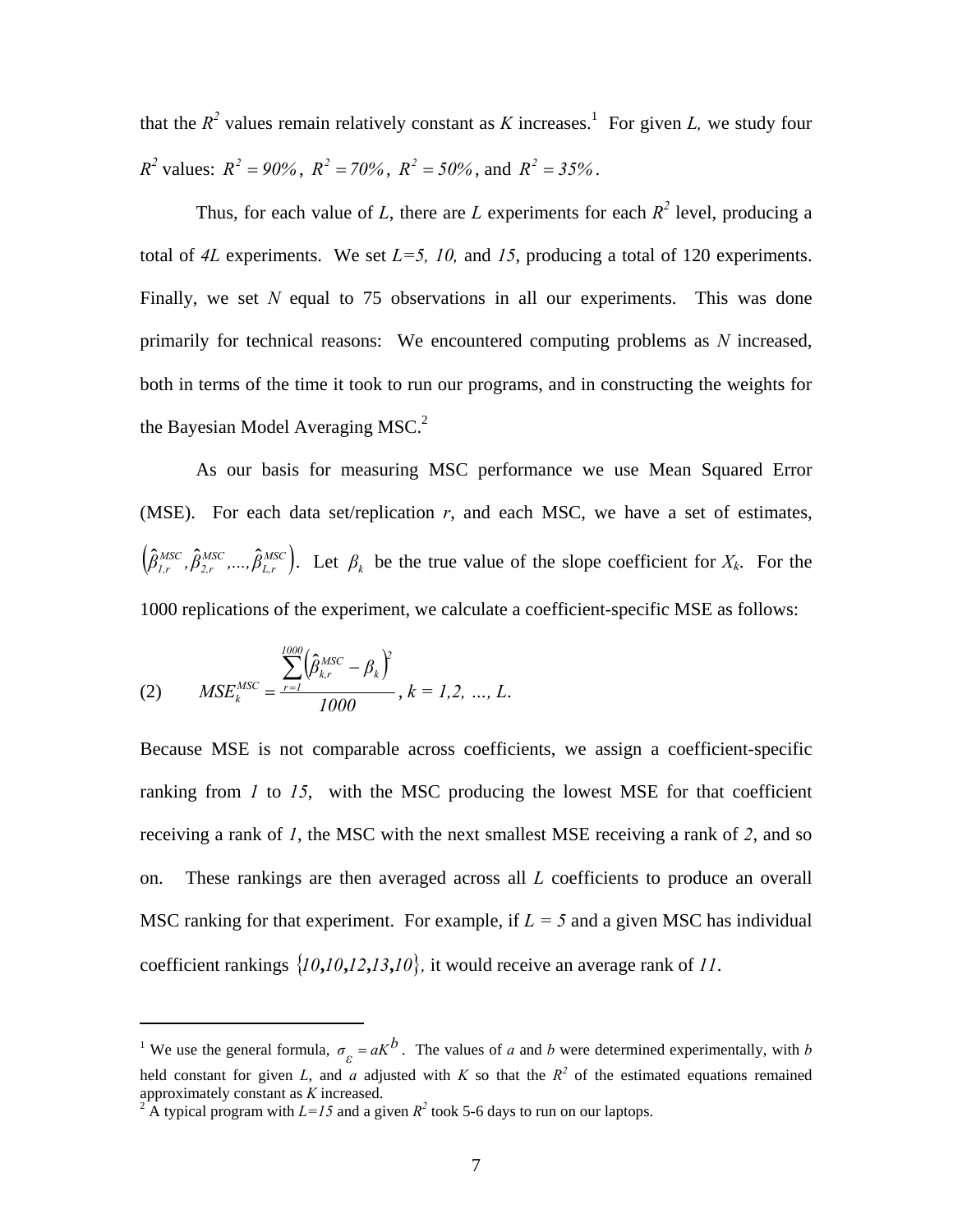There are several advantages to using MSE as a measure of MSC performance. First, it coincides with a key goal of estimation: that of producing accurate coefficient estimates. For example, researchers examining the effects of various policy variables want accurate estimates of those effects. Further, it is important to obtain accurate estimates for both "relevant" and "irrelevant" variables.

Another advantage to using MSE is that is can be decomposed into (i) Bias and (ii) Variance components. Some of the MSC are weak on one dimension, but strong on the other, so that their relative performance depends on tradeoffs between Bias and Variance. This can provide insights as to the conditions under which particular MSC are likely to be effective.

For example, it is well-known that model-averaging over all possible  $(2^L)$  models produces biased coefficient estimates for relevant variables (Hendry and Krolzig, 2005; Reed, 2008). The logic is this: In each model in which the variable  $X_k$  appears, the OLS estimate of the associated coefficient is unbiased,  $E(\hat{\beta}_k = \beta_k)$ . However,  $X_k$  only appears in half of all possible models  $(2^{L-1})$ . In the other  $2^{L-1}$  models, where  $X_k$  is excluded,  $\hat{\beta}_k$  is set equal to  $0 \neq \beta_k$ . It follows that the corresponding weighted average over all possible models will be biased. This, by the way, is the motivation for why some of the MSC do not include *0* values when averaging coefficient estimates across models. On the other hand, using an average of estimated coefficients, rather than a single coefficient, reduces Variance. Thus it is possible for an MSC that produces biased coefficient estimates to perform better on MSE than an MSC that produces unbiased estimates.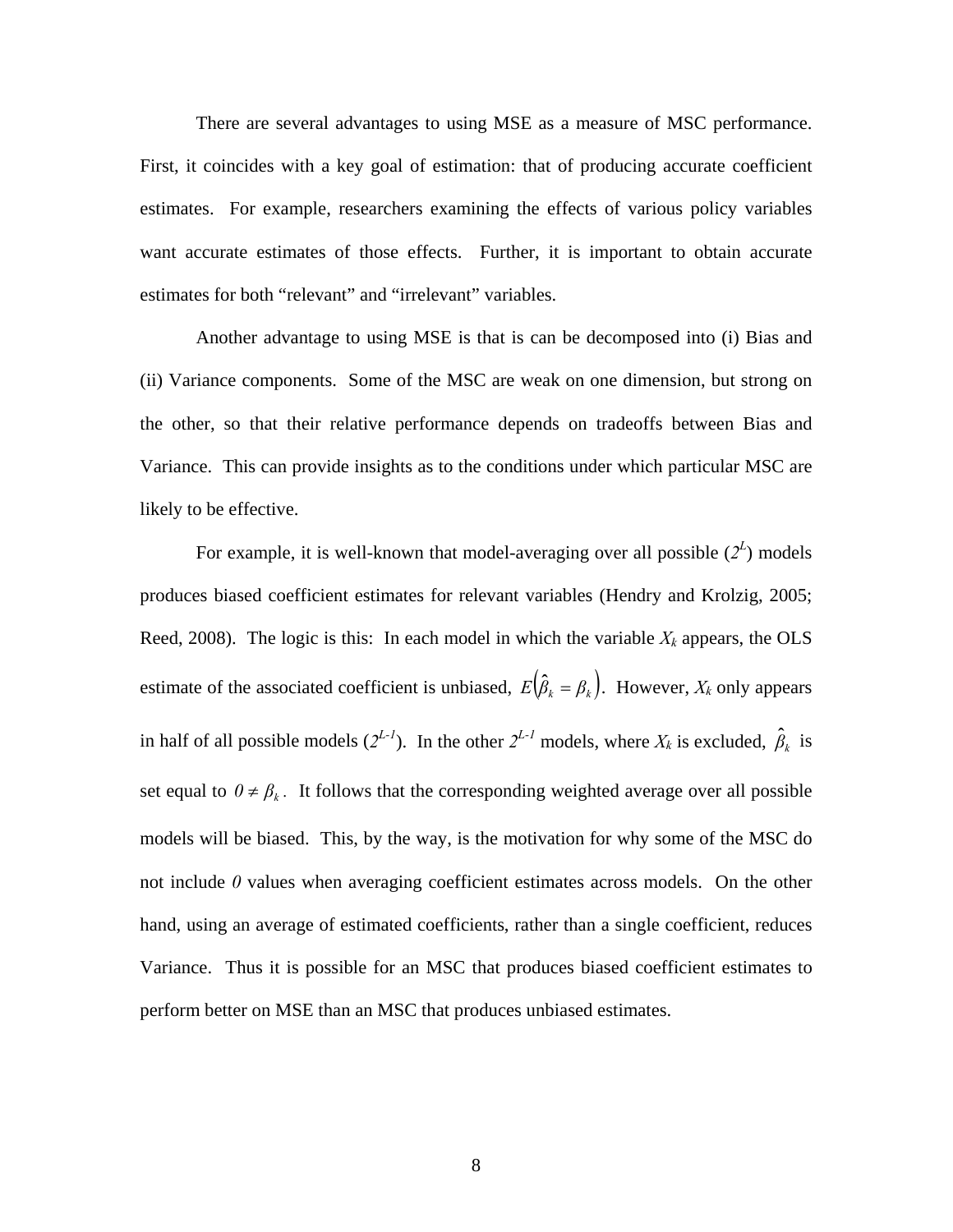A related example concerns MSC that underfit. If  $\beta_k \neq 0$ , an MSC that tends to underfit will set  $\hat{\beta}_k = 0$  every time it does not include variable  $X_k$  in its selected model. While these estimates are biased, they could reduce the Variance. In the extreme, if the MSC sets  $\hat{\beta}_k = 0$  for every replication, Variance( $\hat{\beta}_k$ ) = 0. The net effect could be a lower MSE than produced by an MSC that was more successful in selecting the true DGP.

Finally, we include a second performance measure, Mean Absolute Deviation (MAD).

(3) 
$$
MAD_k^{MSC} = \frac{\sum_{r=1}^{1000} |\hat{\beta}_{kr}^{MSC} - \beta_k|}{1000}, k = 1, 2, ..., L.
$$

MAD also measures coefficient accuracy, but without the convenient decomposition between Bias and Variance. We include it as a consistency check on our MSE results. As with MSE, we calculate an experiment-specific, average MAD rank across all *L* coefficients to measure overall MSC performance.

#### **III. RESULTS**

TABLE 2 summarizes the results from the 120 experiments. The first three columns use Mean Squared Error (MSE) to measure MSC performance. The next three use Mean Absolute Deviation (MAD). There is little difference between the two. This result holds not only in the aggregate, but also at the level of individual experiments. As a result, we focus the subsequent discussion on MSE.

The numbers in the table report average rankings. A smaller number represents a higher ranking, with 1 being the best. The individual unit of observation is the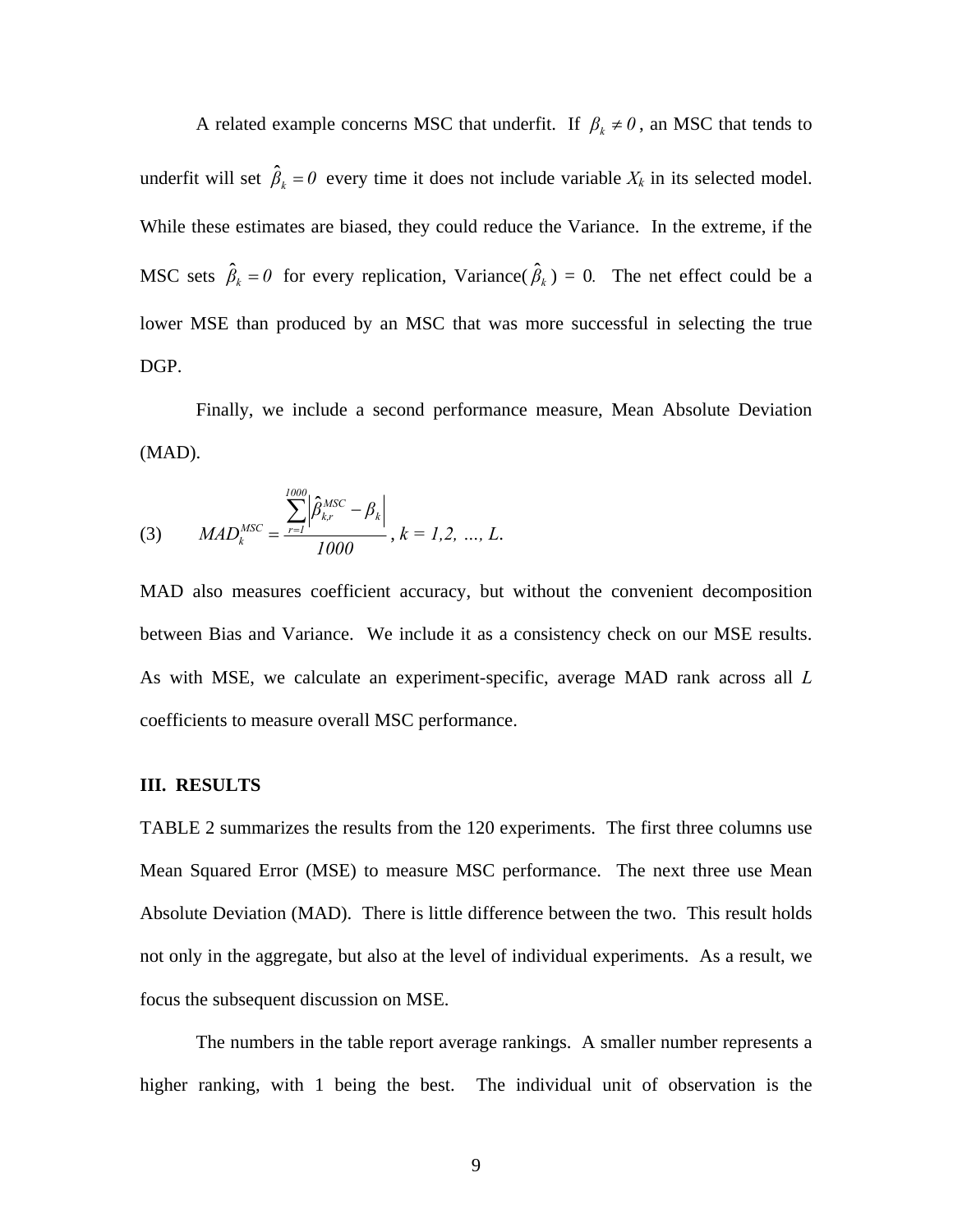experiment. For example, the mean MSE ranking for the *AIC* MSC over all 120 experiments is 7.22. The highest ranking achieved by this MSC in any one experiment is 2.60 (for the experiment  $L=5$ ,  $K=4$ ,  $R^2=70\%$ ). This number is itself an average rank over the 5 coefficients in that experiment. The lowest ranking achieved by this MSC is 13.67 (for the experiment  $L=15$ ,  $K=15$ ,  $R^2=35%$ ).

In terms of overall performance, the top six MSC in descending order are:

- 1. *SICC* (5.91)
- 2. *SIC* (6.24)
- 3. *GETS* (6.44)
- 4. *LL\_Weighted* (6.53)
- 5. *AICC* (6.81)
- 6. *AIC* (7.22)

However, these rankings disguise substantial variation in MSC performance. For example, *SICC*'s minimum rank is 1.00, achieved in 20 of the 120 experiments. The interpretation of this number is that *SICC* had the lowest MSE value for every coefficient in each of these 20 experiments. On the other hand, *SICC*'s maximum rank is 15.00, achieved in 5 experiments. It had the highest MSE for every coefficient in these experiments.

In terms of overall mean rankings, the portfolio MSC all perform worse than their non-portfolio analogs. For example, the mean ranks for  $AIC \le 2$  and  $AIC \le \sqrt{10}$  (8.68) and 9.10, respectively) are worse than for *AIC* (7.22). We also find that model averaging over all possible models (*LL\_Weighted*) is generally superior to model averaging over only those models in which the respective variable appears  $(LL_W\text{eigen}(\hat{\beta}_k \neq 0))$ , even though the former produces biased coefficient estimates. That being said, there are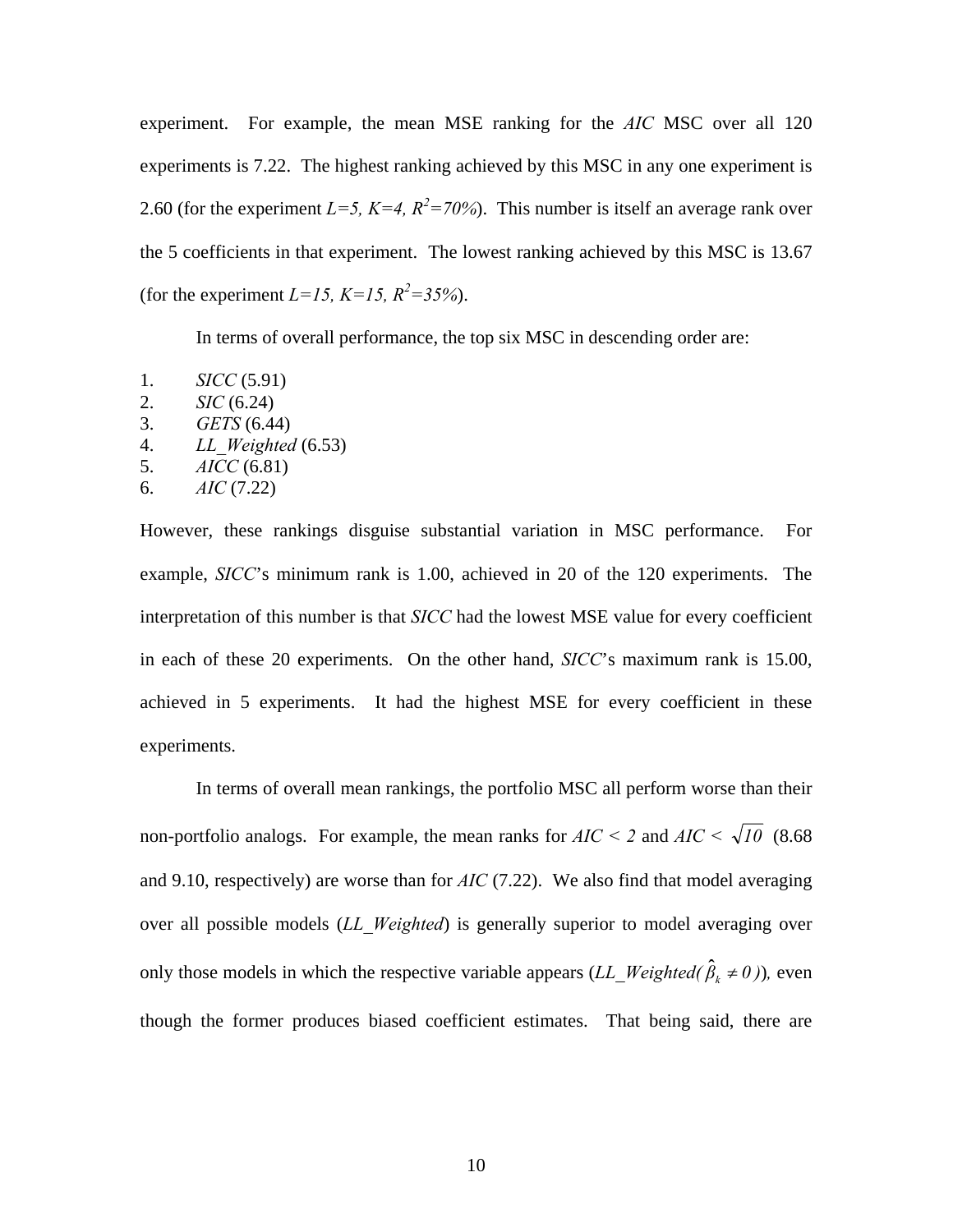scenarios where portfolio MSC and  $LL\_Weighted(\hat{\beta}_k \neq 0)$  do better. We discuss these further below. In the meantime, we focus discussion on the top 6 MSC identified above.

FIGURE 1 plots the rankings of these 6 MSC as a function of *K*,  $R^2$ , and *L*; where *L* represents the total number of variables available to the researcher, *K* represents the number of variables in the DGP, and  $R^2$  (approximately) measures the average  $R^2$  value from estimating a fully specified model in a given experiment. The individual data points consist of the same, experiment-specific, average rankings summarized in TABLE 2.

There are a total of 12 graphs in the figure. Each graph shows how MSC ranking changes with *K*, holding *L* and  $R^2$  constant. Moving from top to bottom in a given column shows the effect of  $R^2$  decreasing from 90% to 70% to 50% to 35%, holding *L* constant. Moving from left to right in a given row shows the effect of *L* increasing from 5 to 10 to 15, holding  $R^2$  constant.

The factors driving the changing, relative performances of the MSC are best illustrated through a closer look at the individual experiments. Consider the case  $R^2 =$ *70%* and *L=5* in FIGURE 1. Note that *SICC* goes from best MSC to worst MSC as the number of relevant variables (*K*) increases from 1 to 5. TABLE 3 allows one to study this result in greater detail.

The table is divided into 4 panels, each summarizing the results of 1000 replications of an experiment whose DGP includes *K* relevant variables and *L-K* irrelevant variables  $(K=2 \text{ to } K=5)$ . The numbers in the table represent coefficientspecific ranks for each of the MSC using the MSE values calculated from Equation (2). Since  $L=5$ , there are 5 rows for each panel/experiment. The first *K* rows of each panel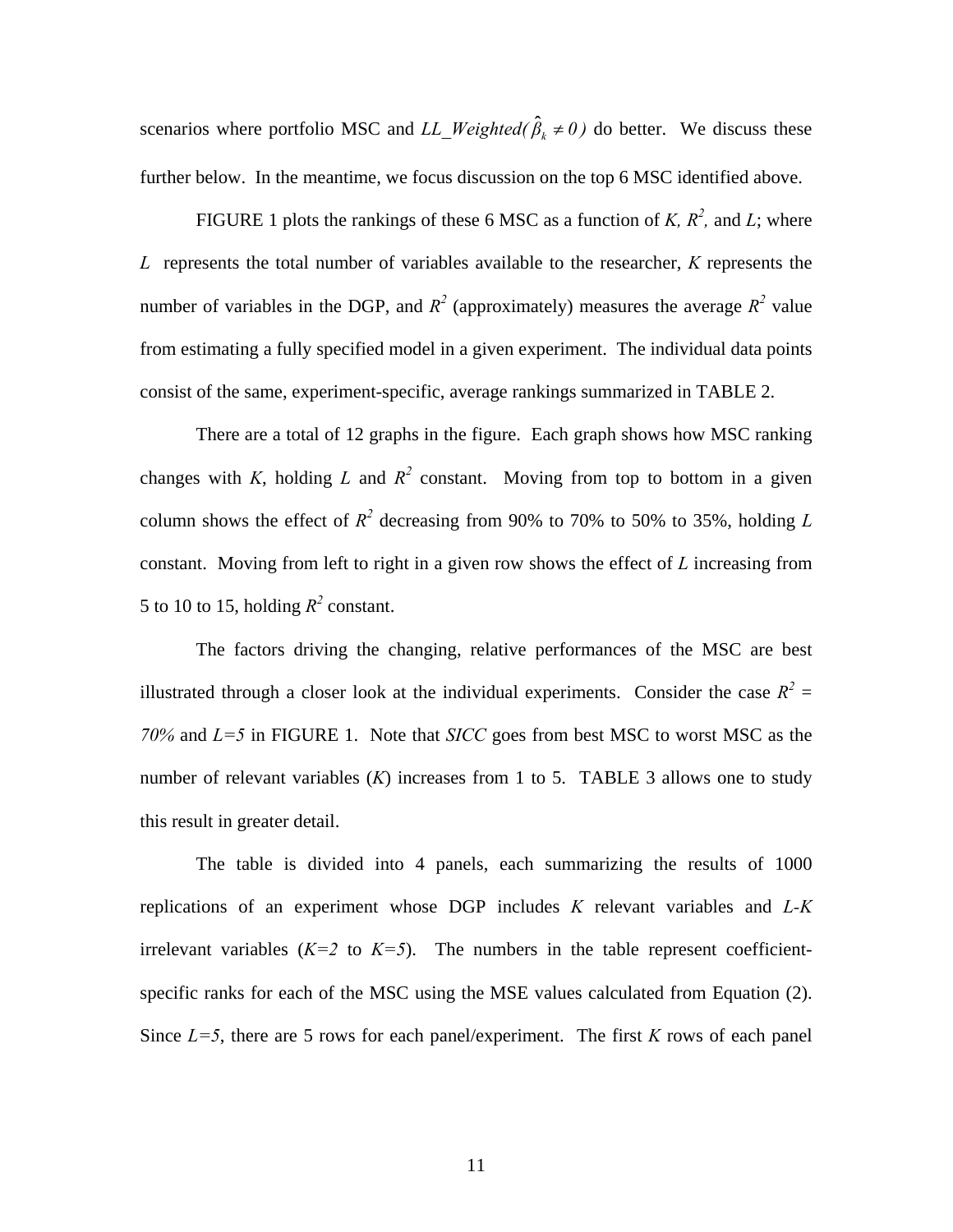correspond to the relevant variables. The following *L-K* rows correspond to the irrelevant ones, with the solid line within each panel separating the two sets of coefficients.

For example, when  $K=3$ , the *AIC* rank for the first coefficient is 2. The interpretation is that the 1000 estimates of  $\beta$ <sub>*l*</sub> taken from the models selected by *AIC* in that experiment produced an MSE value that ranked  $2<sup>nd</sup>$  lowest among all 15 MSC. The *AIC* rank for the second coefficient in that experiment is 4. Thus, the MSE calculated from the respective 1000  $\hat{\beta}_2$  values was 4<sup>th</sup> lowest among all MSC. Since  $X_1$  and  $X_2$  are both relevant variables, this difference in ranks must be due to sampling variability.

We now consider the top panel  $(K=2)$  of TABLE 3. The latter three rows of this panel report results for the variables that are excluded from the DGP (the "irrelevant" variables). When it comes to correctly estimating the coefficients of these variables, *SICC* always performs best. The average rank of *SICC* for the irrelevant variables equals 1.0 in every panel of TABLE 3. Further, this result is robust across all experiments, not just the ones reported in TABLE 3.

 The reason for *SICC*'s top performance with irrelevant variables is due to its penalty function. *SICC* has the largest marginal cost for adding additional variables (followed by *SIC, AICC*, and *AIC*, in that order). It selects, on average, the fewest number of variables. Therefore, it is the MSC most likely to choose model specifications that correctly leave out irrelevant variables. All of the MSC produce unbiased coefficient estimates for the irrelevant variables. However, *SICC*-selected models have lowest variance, since omitted variables are assigned coefficient values of 0.

 When *K* is small, *SICC* also produces the most accurate coefficient estimates for the relevant variables. Its average performance rank for relevant variables when  $K=1$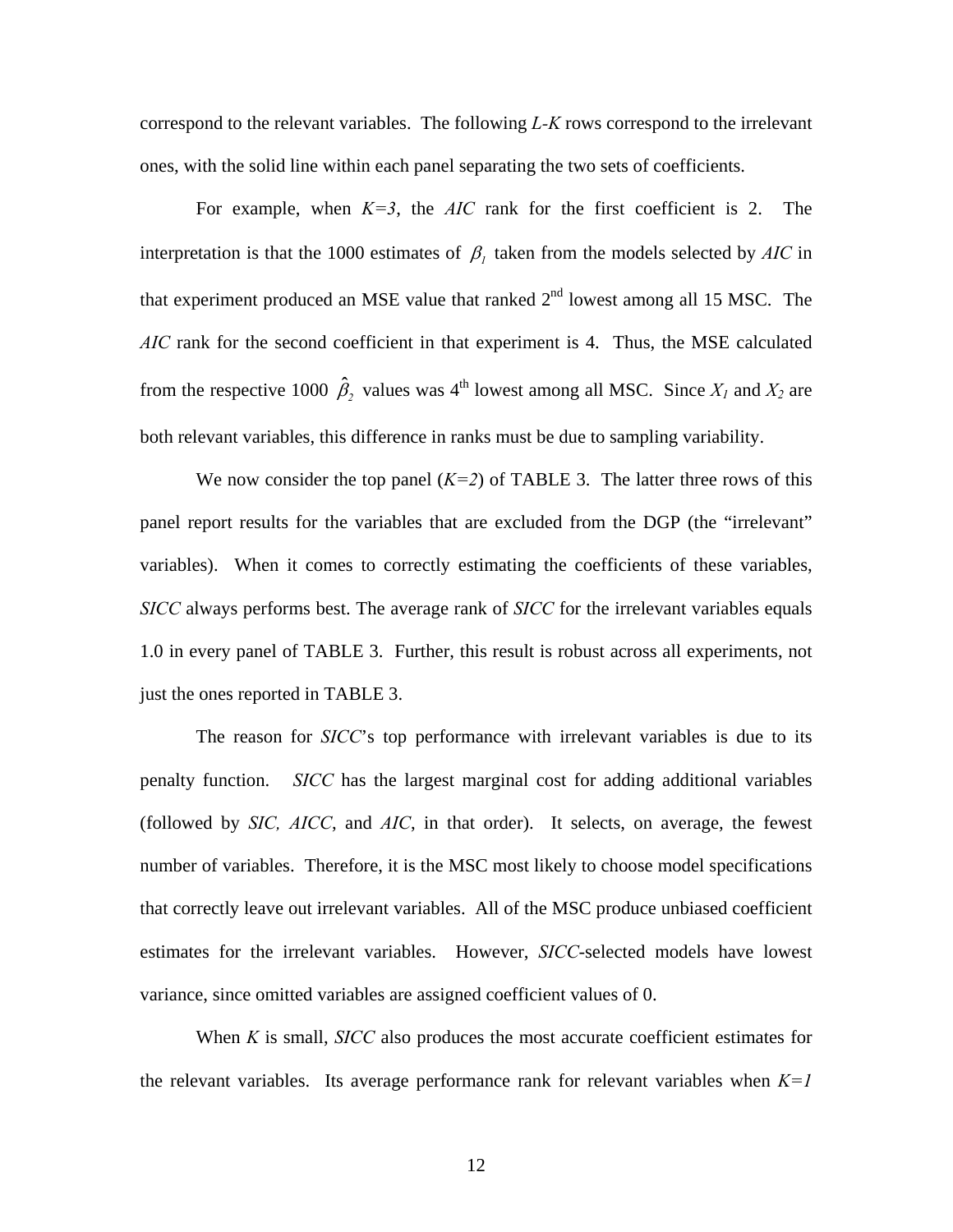(not shown) and  $K=2$  is 1.0. When  $K=3$ , it rises to 2.7, which is still lowest among the MSC. The explanation again is due to the variance component of MSE. When *K* is relatively small, *SICC*-selected models are the most likely to be correctly specified, and thus the most likely to produce accurate estimates. In contrast, the model specifications of other MSC's are more likely to include irrelevant variables (overfit). This reduces the precision of the estimated, relevant coefficients due to multicollinearity.

When the number of relevant variables increases further, *SICC*'s performance worsens relative to the other MSC. When  $K=4$ , *Average(Relevant)* = 7.0, higher than all other MSC's. When  $K=5$ , *Average(Relevant)* = 15.0, which means that *SICC* performs dead last among all MSC. The reason is twofold: As *K* increases, *SICC* becomes more likely to leave out relevant variables from the regression (underfit). This biases coefficient estimates of the relevant variables. Further, as  $L - K$  gets smaller, the opportunity narrows for other MSC to include irrelevant variables (i.e., less overfitting). This makes their estimates of the relevant variables more precise. The combination of these two effects causes *SICC*'s relative performance to deteriorate quickly as *K* gets close to *L*. Indeed, this behaviour is evident in all 9 panels of FIGURE 1.

The changing, relative performance of *SICC* in TABLE 3 is illustrative of the factors that influence MSC performance. Underfitting biases coefficient estimates of relevant variables. Overfitting increases the variance of both relevant and irrelevant variables. The importance of these effects is weighted by the ratio of relevant to irrelevant variables (*K/L*) in the DGP and, as we shall see below, the "signal-to-noise" ratio as represented by the  $R^2$  of the equation (cf. McQuarrie and Tsai, 1998). These factors combine to determine overall MSC performance.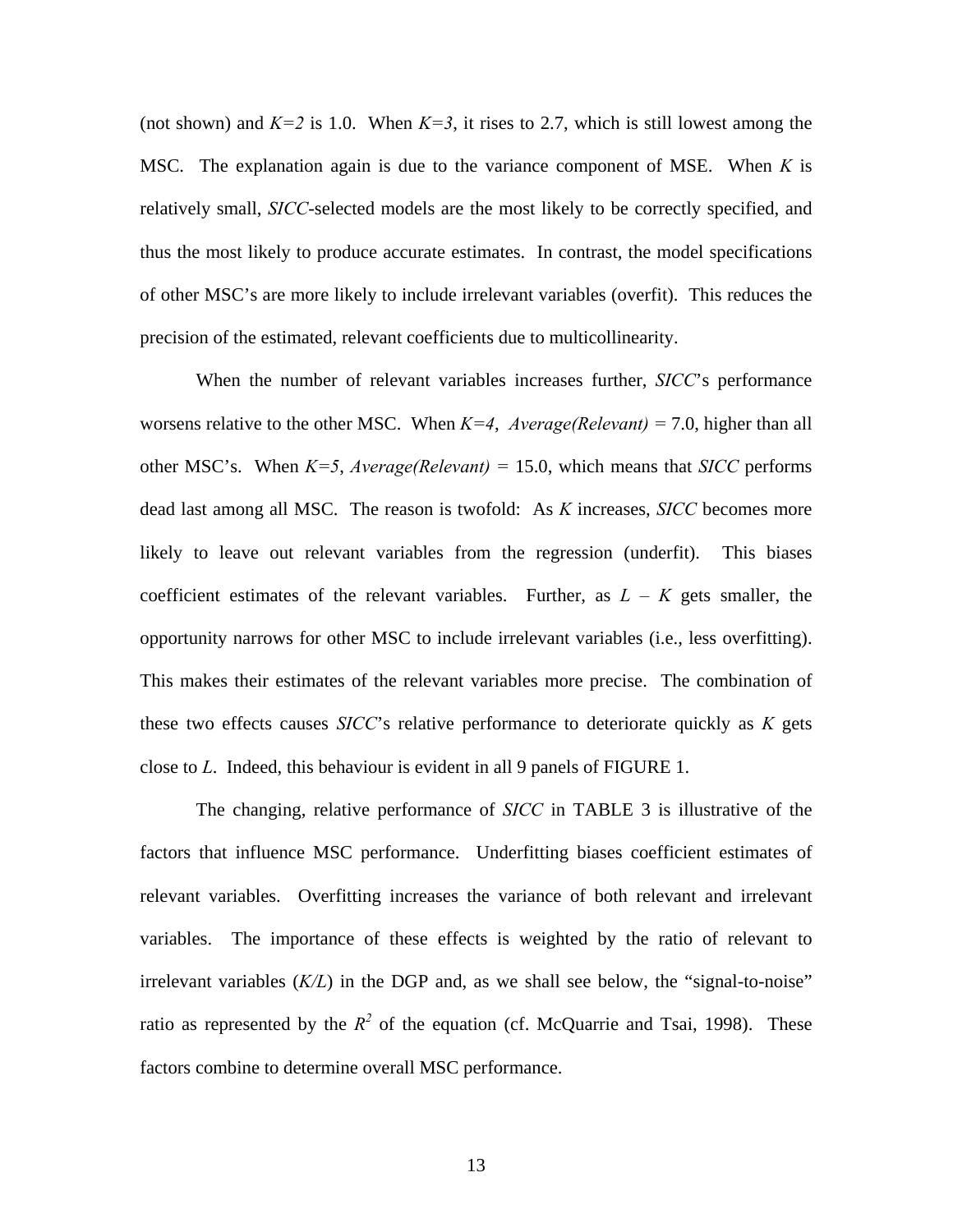Turning back to FIGURE 1, one observes some correspondence in the relative performance of the MSC within rows. The MSC rankings are related to the position of *K* relative to *L*. This is consistent with the performance effects we identify above. It further confirms *K/L* as an important parameter in MSC performance.

 $R<sup>2</sup>$  also matters. This can also be related to the effects identified above. As the error term grows larger, the respective MSC differ in their abilities to (i) correctly include and (ii) correctly exclude variables. As discussed above, this feeds into the bias and variance components of MSE to determine overall performance.<sup>3</sup>

TABLE 4 reports the results of a simple regression where MSC performance is regressed on  $K/L$  and  $R^2$ . The units of observation are the 120 experiments summarized in TABLE 2. Except for *LL\_Weighted*, these two parameters explain about half of the overall variation in MSC rankings.  $R^2$  is significant in every regression.  $K/L$  is significant in every regression except the *LL\_Weighted* equation.

Based on the preceding experimental results, we make the following observations:

- 1. When  $K/L$  is relatively small (i.e., when  $K/L \leq 0.40$ ), *SICC* is almost always the best MSC. Forty-eight of the 120 experiments fit these criteria, and *SICC* performs better than the other MSC in all but three of these experiments.
- 2. When  $R^2 = 90\%$ , *SICC* outperforms all other MSC except when *K* is very close to *L* (i.e., when  $K/L \le 0.90$ ). Twenty-six of the 120 experiments fit these criteria, and SICC performs better than the other MSCs in every one of these experiments.
- 3. The only other MSC which is consistently superior for given ranges of *K/L* and *R2*  values is *LL\_Weighted. LL\_Weighted* tends to do well when  $R^2 < 90\%$  and *K*/*L* is relatively large. However, the performance of *LL\_Weighted* never dominates to

 $\overline{a}$ 

<sup>&</sup>lt;sup>3</sup> The reader might notice that MSC performance is less consistent for the smallest  $R^2$  cases (bottom row of FIGURE 1). This may be explained as follows: As discussed above, as we increase *K*, we also increase the variance of the error term in the DGP in order to keep  $R^2$  relatively constant. However, we were unable to push  $R^2$  much below 35%. Increasing the variance of the error term beyond a certain point had virtually no effect on  $R^2$ . Practically, that meant that there was not a one-to-one mapping between the variance of the error term and  $R^2$ , which makes conformity within rows more tenuous. This is not a problem as long as  $R^2$ is above its lower threshold.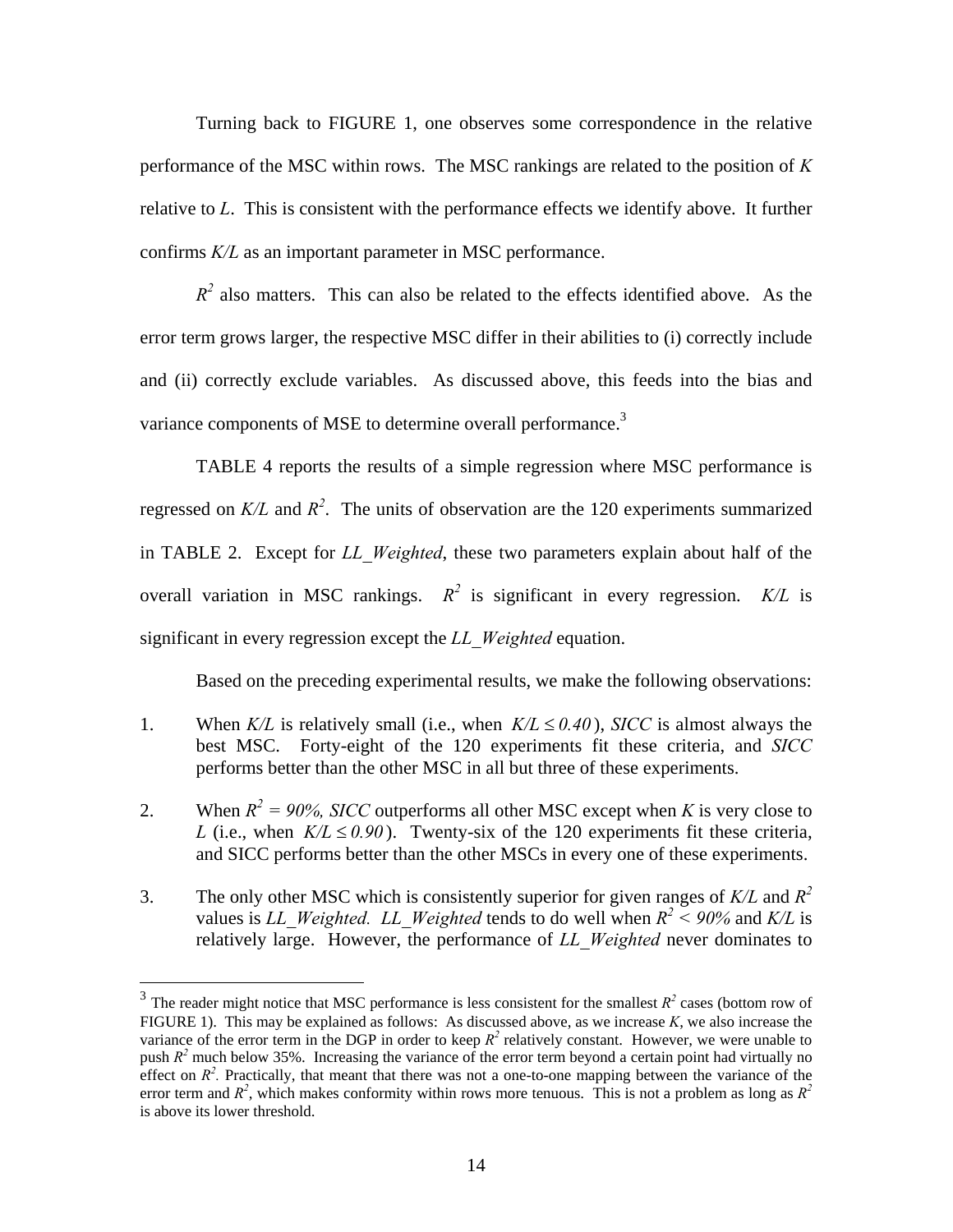the degree that *SICC* does. For example, there are 48 experiments where  $R^2$  < *90%* and  $K/L > 0.50$ . *LL Weighted* does best in about three-fourths of these.

 Results for Portfolio Models. As discussed above, several authors argue that it is better to select a set of "good" models, as opposed to a single, best model (Poskitt and Tremayne, 1987; Kuha, 2004; Burnham and Anderson, 2004). An argument in favor of this portfolio approach is that the MSC are themselves random variables. "Single best" MSC will select inferior model specifications as a result of sampling variability. Portfolio MSC have a greater probability of selecting the true DGP as additional models are selected.

There is an additional argument in favor of portfolio MSC that relates to the use of MSE as a measure of MSC performance. Averaging coefficient estimates can reduce variance.<sup>4</sup> If the additional coefficient estimates are unbiased, a reduction in MSE is possible. We average over nonzero coefficient estimates only. If the variable is relevant, and a given model in the portfolio does not include this variable, then including the associated zero coefficient will bias the average, possibly mitigating – and even reversing – the advantage of averaging. The "less extreme bounds analysis" employed by Reed (2008) relies on the same motivation for identifying "robust" variables.

TABLE 2 makes clear that this approach does not, in general, result in improved MSC performance. All of the portfolio models are dominated in mean overall performance by their non-portfolio counterparts. However, when  $R^2$  is low, and  $K/L$  is relatively high, portfolio models can consistently outperform "single best" models.

TABLE 5 illustrates the main issues using the *L=5* experiments for the *AIC* MSC. The left hand side of the table reports coefficient-specific performance for each of the

 $\overline{a}$ 

<sup>&</sup>lt;sup>4</sup> This assumes that the additional coefficient estimates do not have larger variances.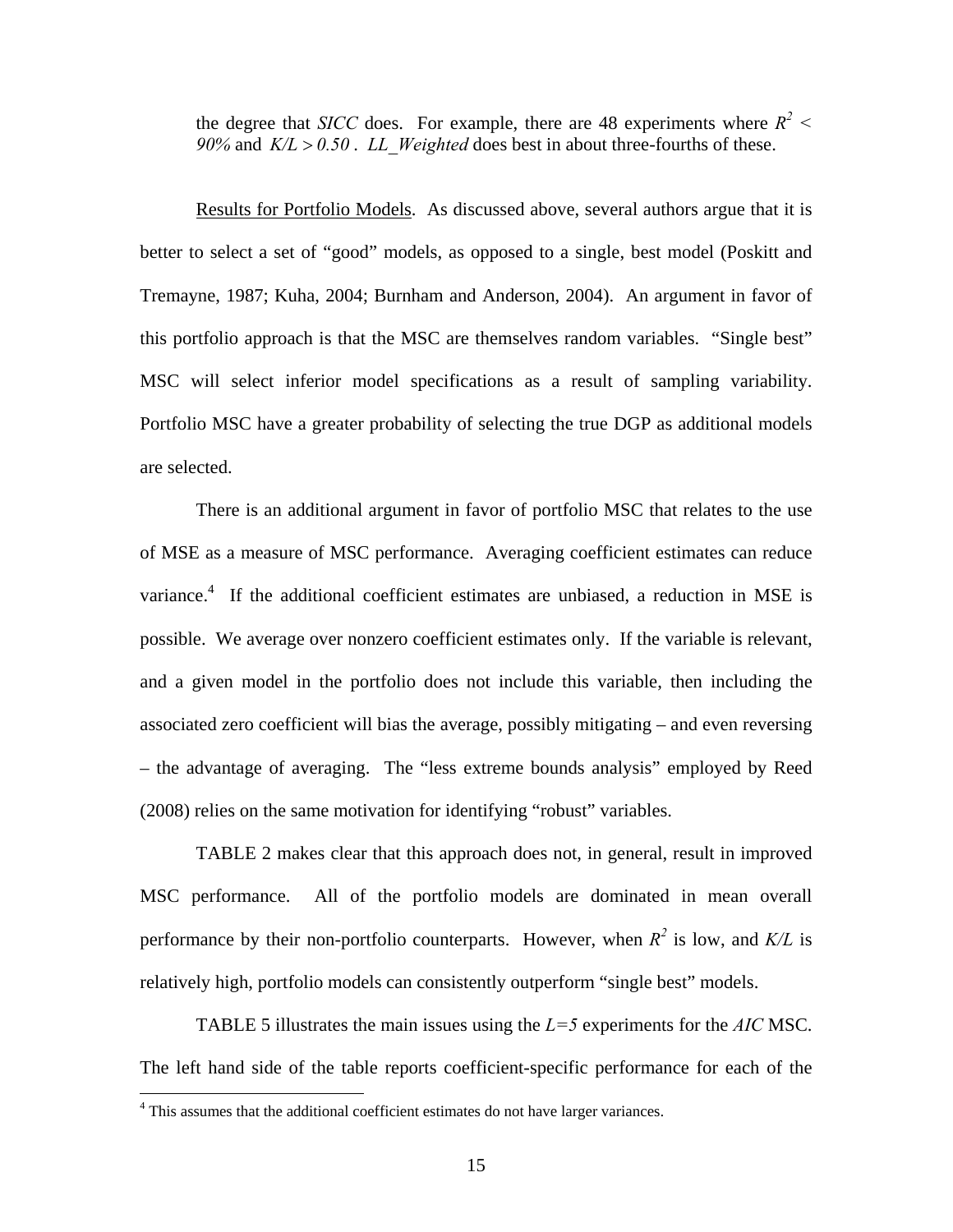respective MSC when  $R^2$  is high. The right hand side does the same when  $R^2$  is low. When  $R^2 = 90\%$ , ("single best") *AIC* does a relatively good job of selecting the correct DGP. The additional models included by the portfolios are inferior/misspecified models. As a result, the portfolio *AIC*'s generally do a worse job estimating coefficients for both relevant and irrelevant variables.

In contrast, when  $R^2$  is low  $(R^2 = 35\%)$ , ("single best") *AIC* tends to do a relatively poor job of including the correct variables. When the correct variable is not included in the best *AIC* specification, its coefficient is estimated to be zero, contributing to the bias-component of MSE. In contrast, portfolio models have a greater likelihood of including the correct variable. Not only will each of these estimates be unbiased, but averaging multiple coefficient estimates should reduce the variance-component of MSE.

TABLE 5 provides evidence of this. With only one exception (*K=1*), *AIC<2* and  $AIC<\sqrt{10}$  have larger MSE's for the relevant variables than ("single best") *AIC* when  $R^2 = 90\%$ . In contrast, when  $R^2 = 35\%$ ,  $AIC \le 2$  and  $AIC \le \sqrt{10}$  perform better than *AIC* across all relevant variables, with no exceptions.

The advantage enjoyed by portfolio MSC on relevant variables when  $R^2$  is low does not extend to irrelevant variables. The imposed restriction that portfolio MSC average only over non-zero coefficients inflates the variance-component of MSE whenever the single-best *AIC* would have chosen a model that did not include the irrelevant variable. This is illustrated in TABLE 5. A comparison of *AIC<2* and  $AIC < \sqrt{10}$  with *AIC* shows little difference in relative performance for the irrelevant variables between high and low  $R^2$  experiments.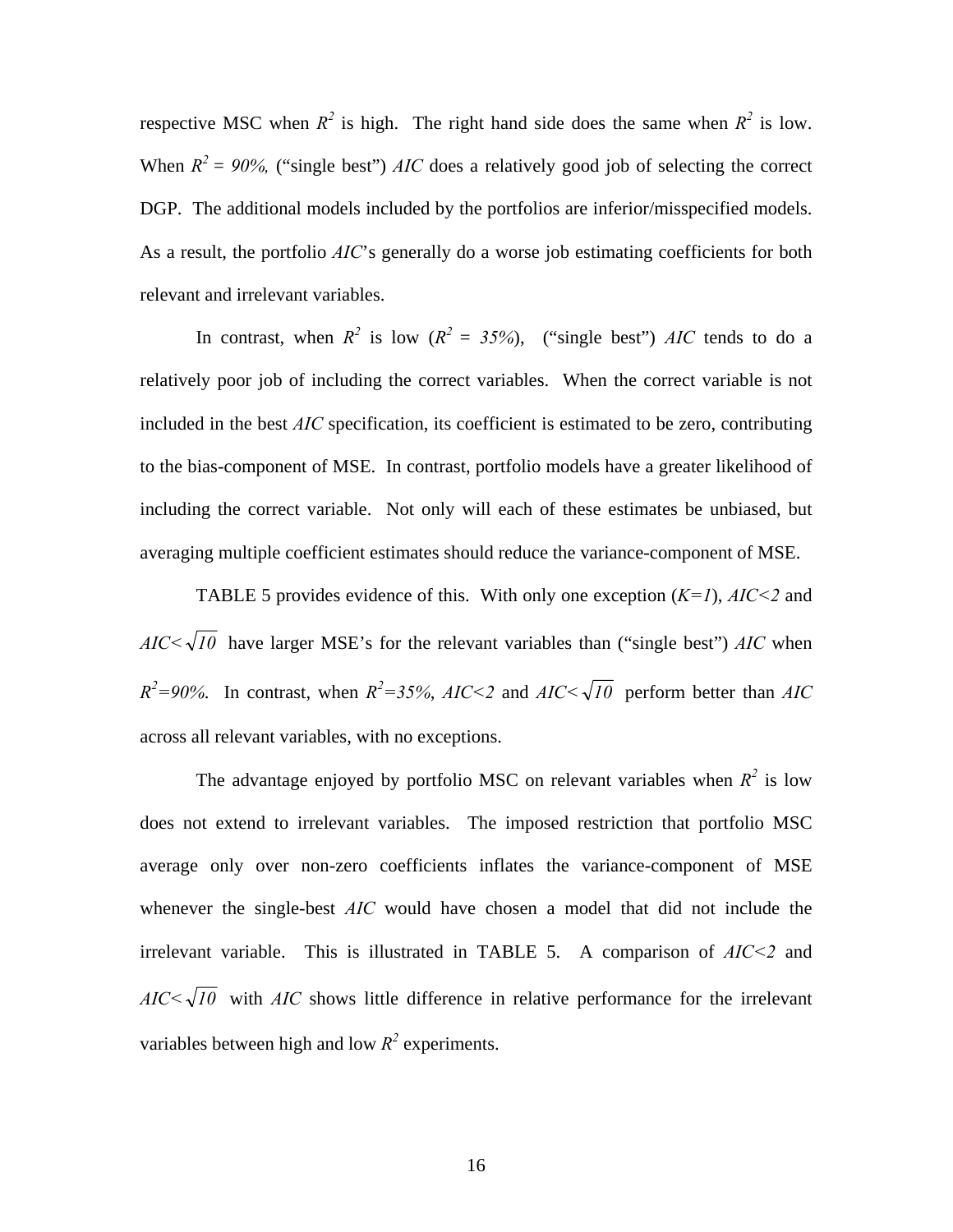When  $R^2$  is low and  $(K/L)$  increases, the advantage that portfolio models have on relevant variables causes their overall ranking to improve. This is evidenced by the three columns on the right-hand side of TABLE 5. When  $K=1$ , the average rank of the  $AIC$ MSC is 6.6, compared to 9.7 for the two portfolio models. As one moves down the panels, the relative rank of the *AIC* MSC gets larger, while those of the portfolio models get smaller. When *K=5*, *AIC* has an average rank of 11 compare to 5.1 for the portfolio models.

While the preceding discussion has focused on *AIC*, the arguments carry over to the other portfolio models. TABLE 6 reports that, over all 120 experiments, the portfolio models for the *AIC*, *AICC*, *SIC*, and *SICC* do better than their single-best counterparts about a third of the time. When the sample of total experiments is restricted to those where (i)  $R^2$  is 35% or 50% and (ii)  $(K/L) > 0.50$  this proportion rises to about threefourths.

The last row shows that a portfolio model was top-ranked of all 15 MSC in approximately one out of 6 experiments. For the sample of experiments where (i)  $R^2$  was 35% or 50% and (ii)  $(K/L) > 0.50$ , a portfolio model was best in approximately one out of 2 experiments.

To summarize, our results lead us to make the following observation:

4. Portfolio models are most likely to do better than their single-best counterparts when  $R^2$  is relatively low and the proportion of relevant variables  $(K/L)$  is relatively high.

Results for Bayesian Model Averaging. Like the portfolio models discussed above, Bayesian Model Averaging (BMA) relies on averaging coefficient estimates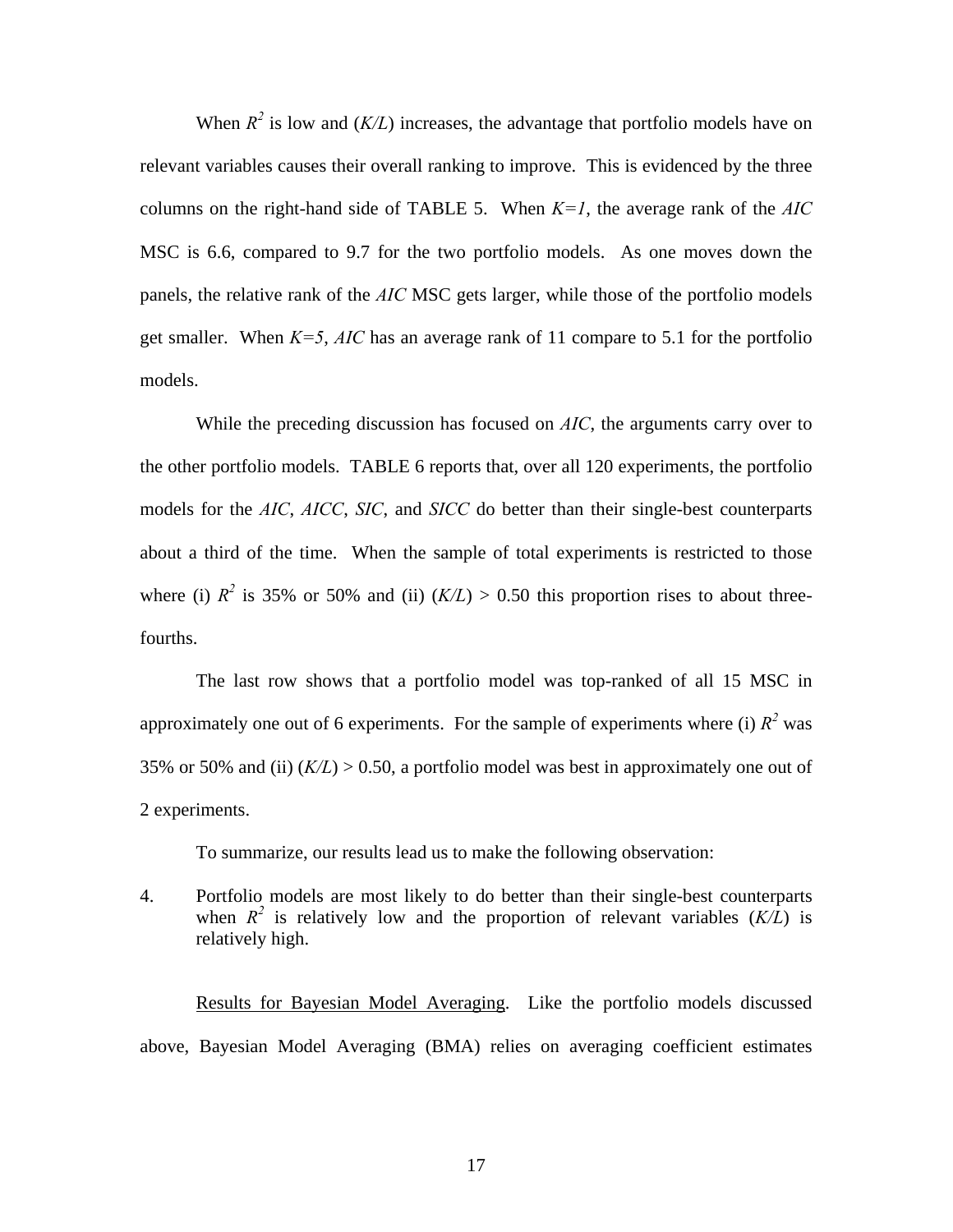across a set of models. However, BMA uses a weighted average. Individual coefficient estimates are weighted by their posterior model probabilities.

In a recent paper, Sala-i-Martin et al. (2004) propose a procedure for obtaining an overall estimate of  $\beta_k$  in which all possible models are weighted by their respective loglikelihood values. Given *L* candidate variables, there are  $2^L$  total variable combinations, and hence  $2^L$  possible models.  $2^{L-1}$  of these models contain  $X_k$ , and  $2^{L-1}$  do not. Models that do not contain  $X_k$  are assigned a coefficient estimate of zero. The  $2^{L-1}$  nonzero coefficient estimates and the  $2^{L-1}$  zero values are combined to produce a single, weighted average estimate of  $\beta_k$ .

This procedure will produce a biased coefficient estimate for any variable whose true coefficient is nonzero ( $\beta_k \neq 0$ ). Each of the  $2^{L-1}$  models containing  $X_k$  produces an unbiased estimate of  $\beta_k$ . Therefore, any linear combination of these with zero values biases the estimate of  $\beta_k$  towards zero. This bias is mitigated to the extent that the models that (incorrectly) exclude  $X_k$  receive small weights.

When it comes to MSE, there are both bias and variance considerations. For relevant variables, these two conflict. Adding the  $2^{L-1}$  models that do not include  $X_k$ reduces variance; both because more models are included in the average, and because these additional models assign the scalar 0 as their coefficient estimate. For relevant variables, the net effect on MSE of including the  $2^{L-1}$  (incorrect) models that do not contain  $X_k$  is ambiguous.

For irrelevant variables, there is no ambiguity.  $E(\hat{\beta}_k) = 0$  for each of the  $2^L$ models. As a result, there is no bias penalty from calculating a weighted average using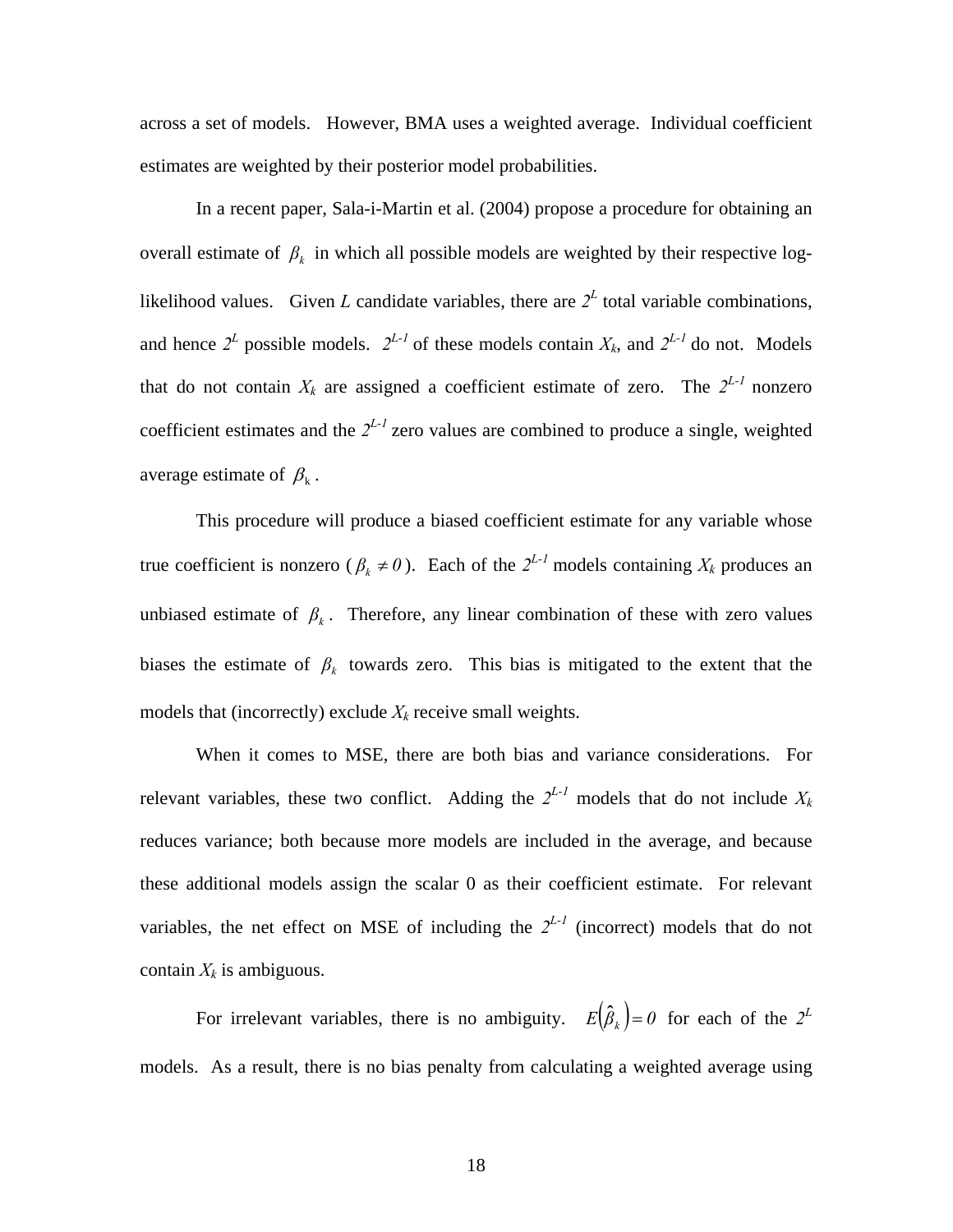all possible models. At the same time, there is an unambiguous decrease in the variance, for both of the reasons identified above. As a result, MSE is unambiguously lower for irrelevant variables when the weighted average of  $\beta_k$  is calculated using all  $2^L$  models.

To summarize, we cannot predict how *LL Weighted* and *LL Weighted*( $\hat{\beta} \neq 0$ ) will compare for relevant variables, but *LL\_Weighted* should perform best for irrelevant variables. Panel A of TABLE 7 illustrates these effects for the experiment  $L=10$ ,  $R^2$ =50%, and  $K=4$ . The first four variables have nonzero population coefficients in the DGP, and the remaining 6 do not. *LL Weighted*( $\hat{\beta} \neq 0$ ) outperforms *LL Weighted* for each of the four relevant variables. This is an example of the bias advantage of *LL* Weighted( $\hat{\beta} \neq 0$ ) MSC outweighing its variance disadvantage. However, as predicted, *LL\_Weighted* is the better MSC for the six irrelevant variables. Overall, the superior performance of *LL Weighted* for the irrelevant variables is sufficient to produce a better overall ranking (6.7 versus 10.2).

Panel B of TABLE 7 continues the comparison of *LL\_Weighted* and *LL Weighted*( $\hat{\beta} \neq 0$ ), but focuses solely on the relevant variables. When  $R^2$  is large, and thus the variance of the estimated coefficients is relatively small, the bias effect dominates and *LL Weighted(* $\hat{\beta} \neq 0$ ) outperforms *LL Weighted*. As  $R^2$  decreases, the variance of  $\hat{\beta}_k$  increases, and the performance of *LL\_Weighted*( $\hat{\beta} \neq 0$ ) deteriorates.

Finally, we consider the overall performance of these MSC. When performance is aggregated over both relevant and irrelevant variables, *LL\_Weighted* does better than *LL* Weighted( $\hat{\beta} \neq 0$ ) in 92 of the 120 experiments. As suggested by Panel B,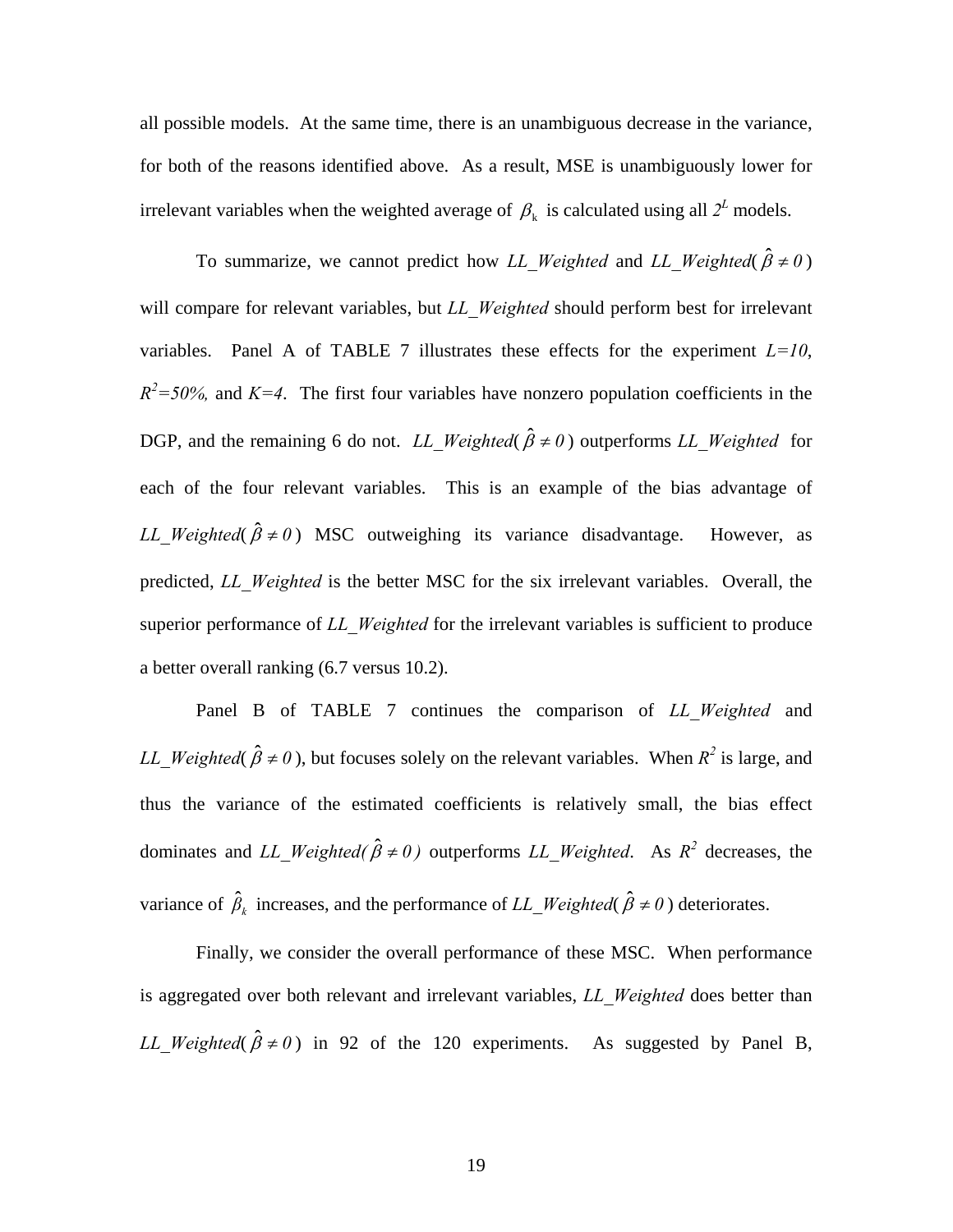*LL\_Weighted*( $\hat{\beta} \neq 0$ ) performs best when  $R^2$  is high and  $K/L$  is large. This leads us to our final observation:

5. Bayesian Model Averaging using all possible models generally does better than using only those models having nonzero estimated coefficients, except when both *R2* and *K/L* are relatively high.

## **IV. CONCLUSION**

This study compares the performance of a large number of model selection criteria (MSC). It is distinguished from previous studies in a number of ways. It includes a larger number of MSC than previous studies (15). It includes a wider variety of MSC. We examine (i) conventional information criteria such as the AIC and SIC, (ii) Generalto-Specific modelling, (iii) portfolio modeling where a set of models are chosen rather than a "single best" model; and (iv) Bayesian model averaging where models are weighted by their posterior probabilities to produce a composite model.

An innovation of our study is that we use the Mean Squared Error of individual coefficients as our performance measure. This has the advantage of allowing us to classify MSC performance in terms of bias and variance. We show how this provides a useful framework for understanding the relative performances of MSC.

A further contribution of our study is that we relate MSC performance to two "observable" regression characteristics: (i)  $R^2$  and (ii) the ratio of relevant to total number of candidate variables (*K/L*). While the latter cannot be directly observed, it can be indirectly approximated from regression results. In any case, we argue that this is an improvement over the methodology of Sala-i-Martin (2004) whose approach requires that the researcher assume the absolute number of relevant variables.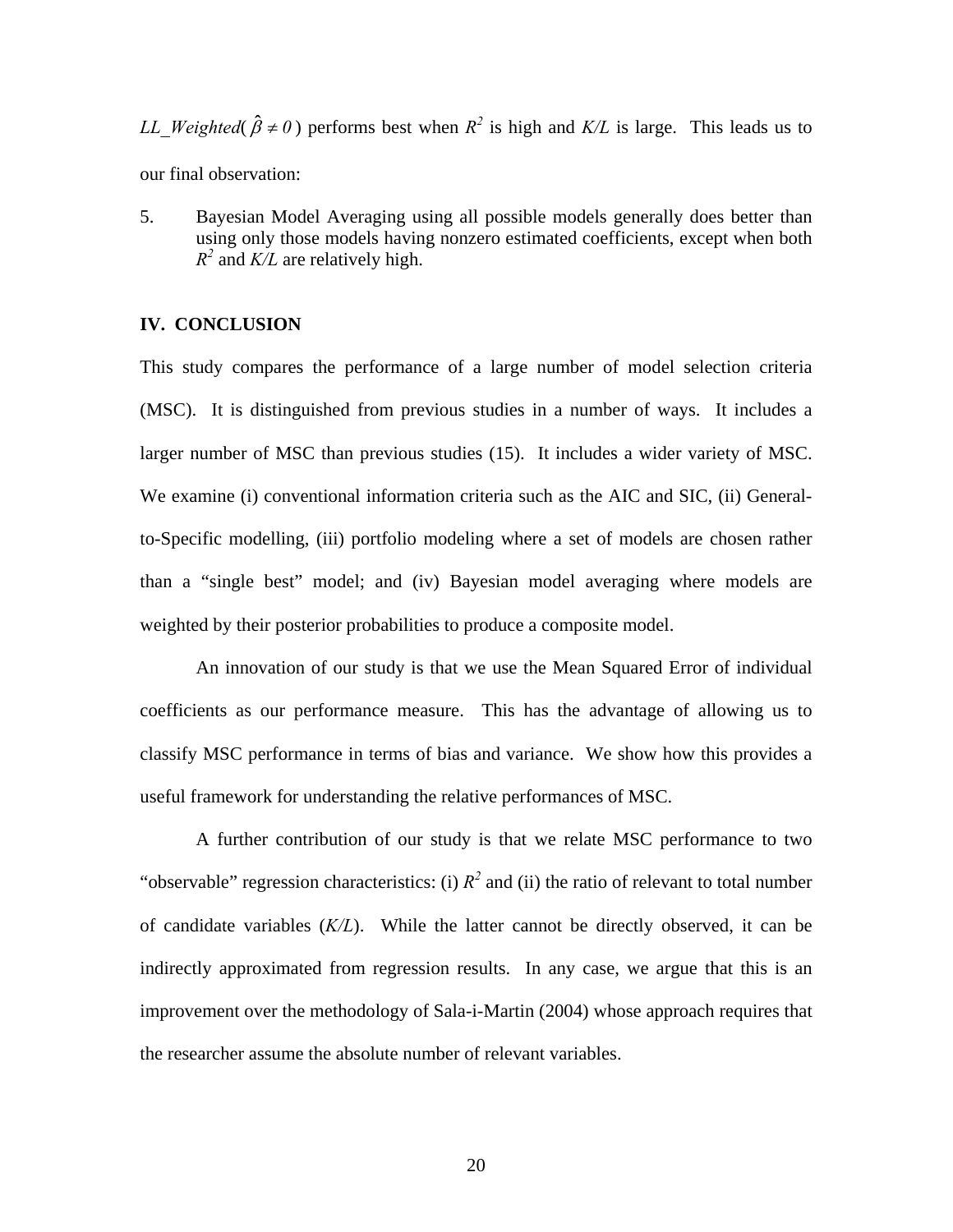Our experimental results indicate that there is no best MSC for all  $R^2$  and  $K/L$ values. However, for certain ranges of  $R^2$  and  $K/L$  values, we find that some MSC perform consistently better than others. Our main experimental results are summarized as follows:

- 1. We find that the overall best model selection criterion is the small-sample corrected version of the Schwarz Information, *SICC* (McQuarrie, 1999). However, there is much variation in MSC performance and no model selection criterion works best in all circumstances.
- 2. *SICC* consistently outperforms other MSC when either  $R^2$  is very high or  $K/L$  is relatively small.
- 3. Bayesian Model Averaging, where all possible models are weighted by their maximized log-likelihood values, tends to outperform other MSC when  $R^2$  is relatively low and *K/L* is relatively large.
- 4. Portfolio models are usually dominated by their single-best counterparts; however, they can do better when  $R^2$  is relatively low and the proportion of relevant variables (*K/L*) is relatively high
- 5. Bayesian Model Averaging using all possible models generally does better than using only those models having nonzero estimated coefficients, except when both  $R^2$  and *K/L* are relatively high.

These results come with many caveats. First, our Monte Carlo analyses are based on small sample sizes  $(N = 75)$ . We need to confirm whether these results hold as sample size increases. Second, our Monte Carlo analyses are based on a single set of coefficient values for relevant variables. We need to confirm the robustness of our results for alternative coefficient values. Third, our Monte Carlo analyses assume that the explanatory variables are orthogonal, and that the error term in the DGP is spherical. Fourth, our experimental design assumes that the true model is one of the candidate models. Fifth, alternative performance measures, such as reliability of hypothesis testing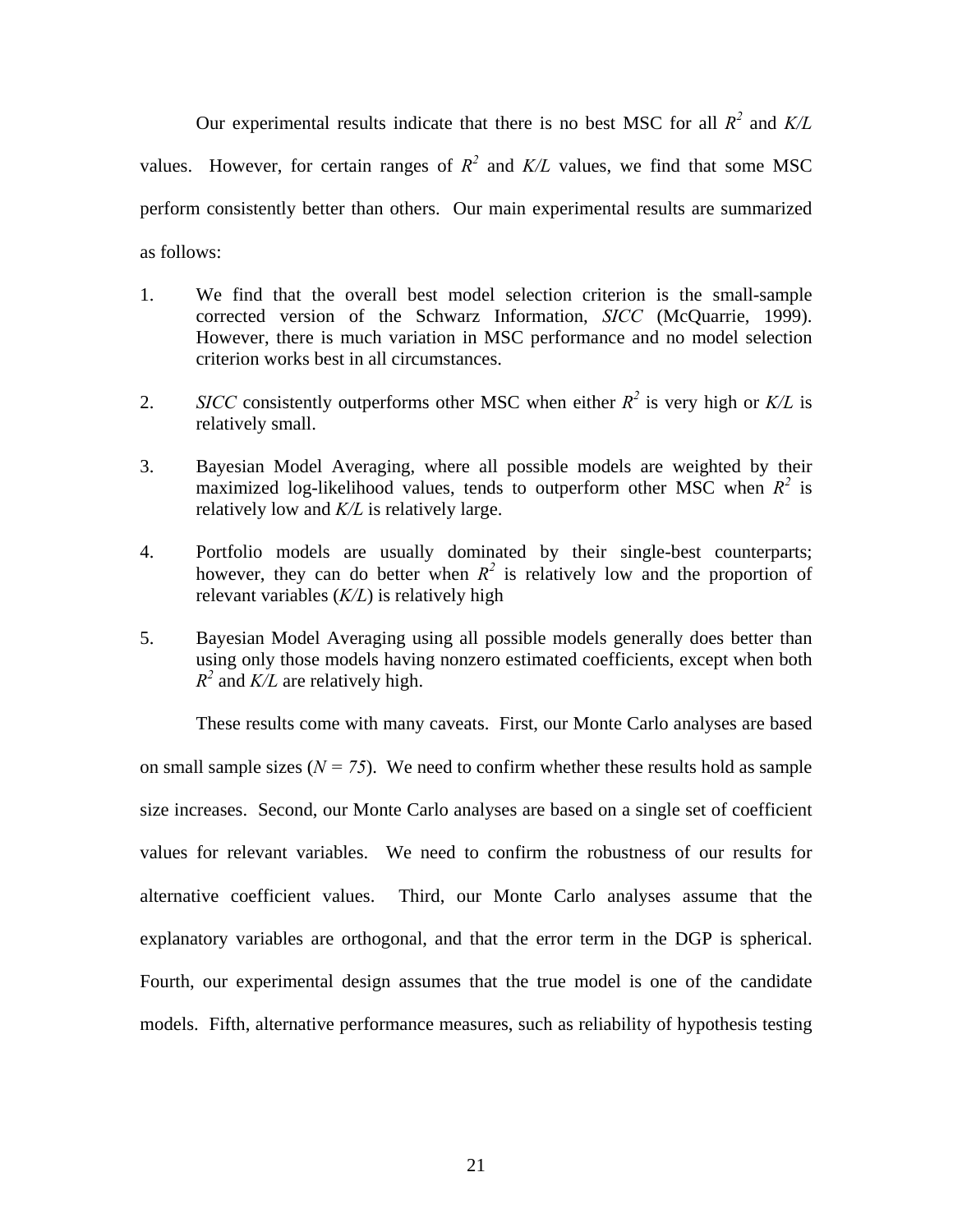as opposed to MSE of estimated coefficients, could result in different conclusions regarding MSC performance.

That being said, the main contribution of our study is that it highlights the value of information criteria in general – and the *SICC* in particular – as an effective model selection criterion. Recent research in economics has emphasized the utility of Generalto-Specific modeling and Bayesian Model Averaging (Hendry and Krolzig, 2005; Sala-i-Martin et al., 2004). Our results suggest that the *SICC* may prove superior in many circumstances. This would be good news from a computational perspective. Because information criteria use the sum of squared residuals from linear regressions, it is now relatively easy to search over very large numbers of models in order to find a single best model, or set of models. For example, Reed (2008) appends a standard procedure in SAS that relies on the "leaps and bounds" algorithm developed by Furnival and Wilson (1974). He is able to sort through all possible combinations of 60 variables – a total of approximately  $10^{18}$  models – to find a best *AIC* and best *SIC* model. The associated computer program requires about an hour to run on a standard desktop computer. It is hoped that this study stimulates further research into these topics.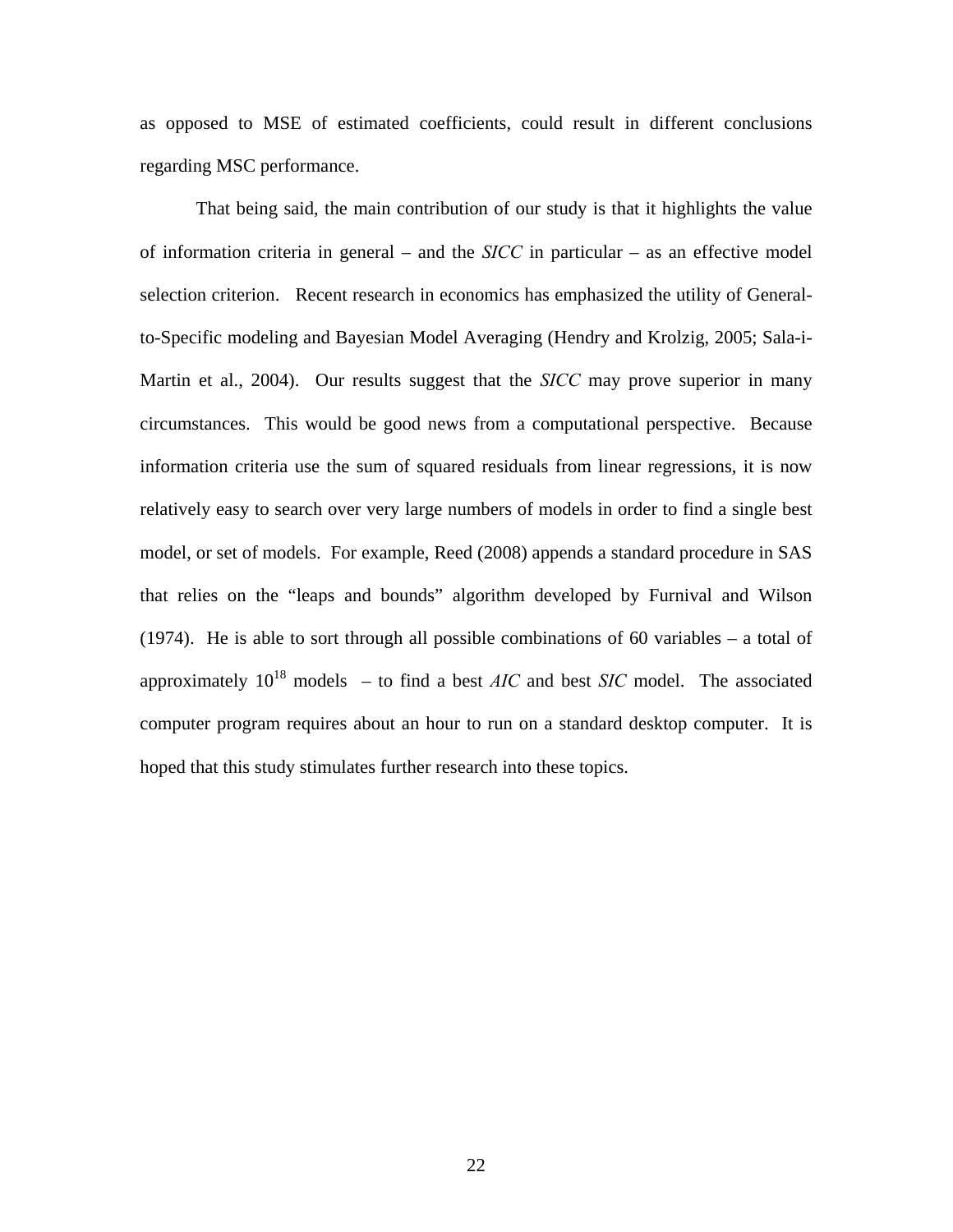## **REFERENCES**

- Burnham, Kenneth P. and David R. Anderson. "Multimodel Inference: Understanding the AIC and BIC in Model Selection." Sociological Methods & Research Vol. 33, No. 2 (November 2004): 261-304..
- Campos, Julia, David F. Hendry, and Hans-Martin Krolzig. "Consistent Model Selection by Automatic GETS Approach." Oxford Bulletin of Economics and Statistics Vol. 65 (2003): 803-819.
- Fernández, Carmen, Eduardo Ley, and Mark F. J. Steel. "Model Uncertainty in Cross-Country Growth Regressions." Journal of Applied Econometrics Vol. 16 (2001): 563-576.
- Furnival, G. M. and Robert W. J. Wilson. "Regression By Leaps and Bounds." Technometrics Vol. 16 (1974): 499-511.
- Granger, Clive and Allan Timmermann. "Data Mining with Local Model Specification Uncertainty: A Discussion of Hoover and Perez." Econometrics Journal Vol. 2 (1999): 220-225.
- Hendry, David F. and Hans-Martin Krolzig, "The Properties of Automatic GETS Modelling." The Economic Journal, Vol. 115 (March 2005): C32-C61.
- Hoeting, Jennifer A., David Madigan, Adrian E. Raftery, and Chris T. Volinsky. "Bayesian Model Averaging: A Tutorial." Statistical Science Vol. 14, No. 4 (1999): 382-417.
- Hoover, Kevin D. and Stephen J. Perez, "Data Mining Reconsidered: Encompassing and the General-to-Specific Approach to Specification Search." Econometrics Journal Vol. 2 (1999): 167-191.
- Hoover, Kevin D. and Stephen J. Perez, "Truth and Robustness in Cross-country Growth Regressions." Oxford Bulletin of Economics and Statistics Vol. 66, No. 5 (2004): 765-798.
- Hurvich, C. M. and C. L. Tsai. "Regression and Time Series Model Selection in Small Samples." Biometrika, Vol. 76 (1989): 297-307.
- Kuha, Jouni. "AIC and BIC: Comparisons of Assumptions and Performance." Sociological Methods & Research Vol. 33, No. 2 (November 2004): 188-229.
- McQuarrie, Allan D. "A Small-sample Correction for the Schwarz SIC Model Selection Criterion." Statistics & Probability Letters Vol. 44 (1999): 79-86.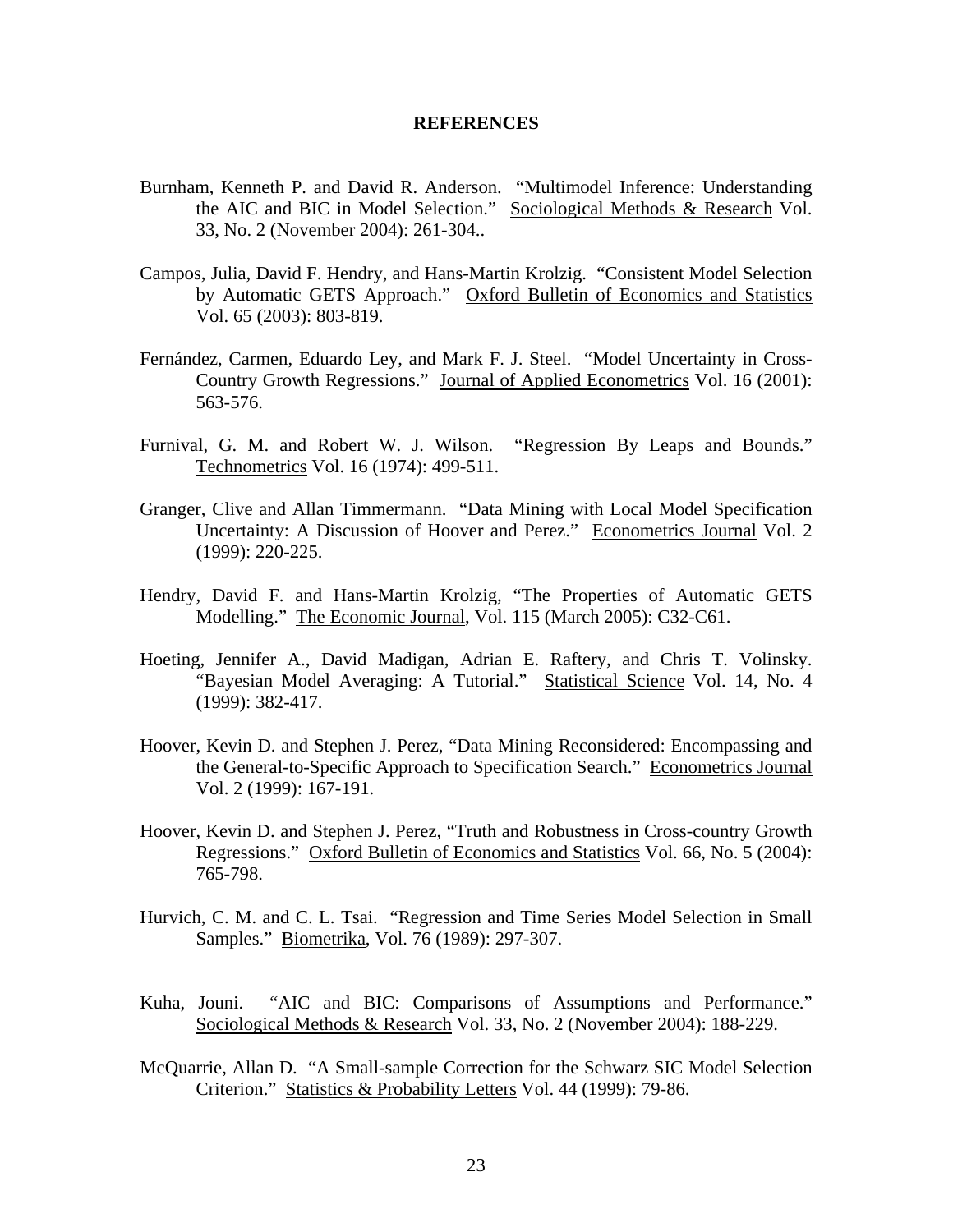- McQuarrie, Allan D. R. and Chih-Ling Tsai. Regression and Time Series Model Selection. Singapore: World Scientific Publishing Co. Pte. Ltd., 1998.
- Poskitt, D. S., and A. R. Tremayne. "Determining a Portfolio of Time Series Models." Biometrika Vol. 74, No. 1 (1987): 125-137.
- Reed, W. Robert. "The Determinants of U.S. State Economic Growth: A Less Extreme Bounds Analysis." Economic Inquiry (2008): forthcoming.
- Sala-i-Martin, Xavier, Gernot Doppelhofer, and Ronald I. Miller, "Determinants of Long-Term Growth: A Bayesian Averaging of Classical Estimates (BACE) Approach." American Economic Review Vol. 94, No. 4 (2004): 813-835.
- Sugiura, N. "Further Analysis of the Data By Akaike's Information Criterion and the Finite Corrections." Communications in Statistics – Theory and Methods, Vol. 7 (1978): 13-26.
- Weakliem, David L. "Introduction to the Special Issue on Model Selection." Sociological Methods & Research Vol. 33, No. 2 (November 2004): 188-229.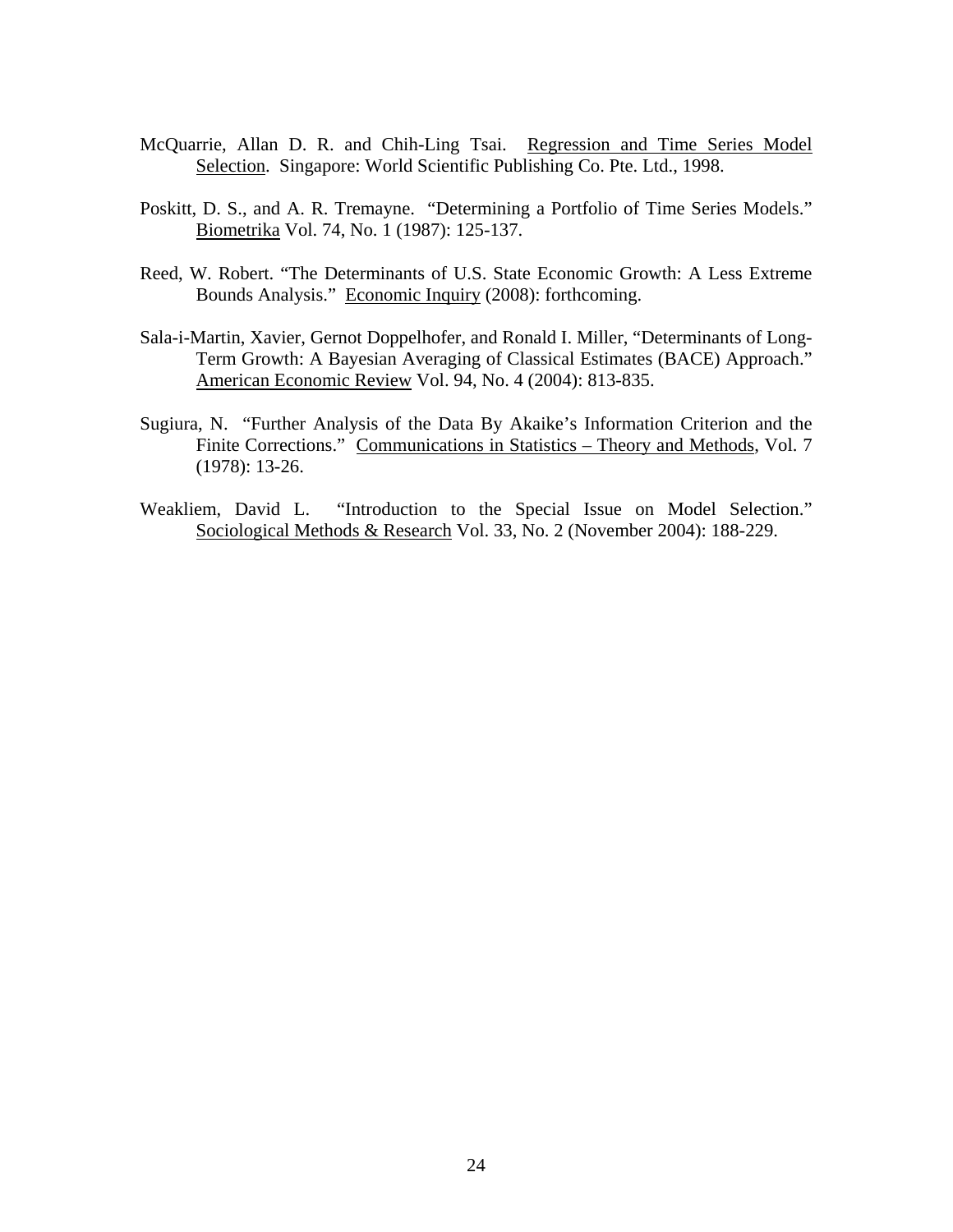|                     | <b>Information Criterion (IC) Models:</b> |                                                                                                                                                                                                                                                                                                                                                                                                                                                     |  |  |  |
|---------------------|-------------------------------------------|-----------------------------------------------------------------------------------------------------------------------------------------------------------------------------------------------------------------------------------------------------------------------------------------------------------------------------------------------------------------------------------------------------------------------------------------------------|--|--|--|
| $\boldsymbol{\eta}$ | AIC                                       | $\hat{\beta}_k$ is the estimate of $\beta_k$ in the model with the minimum IC                                                                                                                                                                                                                                                                                                                                                                       |  |  |  |
| 2)                  | <b>AICC</b>                               | $AIC = ln(\hat{\sigma}^2) + \frac{2(\tilde{K} + 2)}{N}$<br>$AICC = ln(\hat{\sigma}^2) + \frac{(N + \tilde{K} + 1)}{(N - \tilde{K} - 3)}$<br>$SIC = ln(\hat{\sigma}^2) + \frac{(\tilde{K} + 1) \cdot ln(N)}{N}$<br>$SICC = ln(\hat{\sigma}^2) + \frac{(\tilde{K} + 1) \cdot ln(N)}{(N - \tilde{K} - 3)}$<br>value. If $X_k$ does not appear in that model, $\hat{\beta}_k = 0$ .<br>NOTE: $\hat{\sigma}^2$ is the maximum likelihood estimate of the |  |  |  |
| 3)                  | <b>SIC</b>                                | variance of the error term; $\tilde{K}$ is the number of coefficients<br>in the model excluding the intercept; and $N$ is the number of                                                                                                                                                                                                                                                                                                             |  |  |  |
| $\boldsymbol{\psi}$ | <b>SICC</b>                               | observations.                                                                                                                                                                                                                                                                                                                                                                                                                                       |  |  |  |
|                     | <b>General-to-Specific Modelling:</b>     |                                                                                                                                                                                                                                                                                                                                                                                                                                                     |  |  |  |
| 13)                 | <b>BWStepwise(5%)</b>                     | $\hat{\beta}_k$ is the estimate of $\beta_k$ in the regression model selected through the following iterative<br>process: Step One: Estimate the full model with all variables. Step Two: Exclude the<br>variable with smallest <i>t</i> -statistic. Step Three: Continue the process until all variables have a<br><i>t</i> -statistic greater than or equal to the 5% critical value (two-tailed test).                                           |  |  |  |
| (14)                | Autometrics(1%)                           | $\hat{\beta}_k$ is the estimate of $\beta_k$ in the model chosen by the "Autometrics" program in PCGive 12<br>(1% criterion). If $X_k$ does not appear in that model, $\hat{\beta}_k = 0$ .                                                                                                                                                                                                                                                         |  |  |  |
|                     | <b>Portfolio Models:</b>                  |                                                                                                                                                                                                                                                                                                                                                                                                                                                     |  |  |  |
| 6)                  | AIC < 2                                   | $\hat{\beta}_k$ is the average value of $\beta_k$ estimates from the portfolio of models that lie within a distance                                                                                                                                                                                                                                                                                                                                 |  |  |  |
| $\mathcal{L}$       | AICC < 2                                  | $\Re = 2$ of the respective minimum IC model, where $\Re_m = \exp \left(-\frac{1}{2}(IC_{min} - IC_m)\right)$ , IC <sub>min</sub> is the                                                                                                                                                                                                                                                                                                            |  |  |  |
| 8)                  | SIC < 2                                   | minimum IC value among all $2^L$ models, and IC <sub>m</sub> is the value of the respective IC in model                                                                                                                                                                                                                                                                                                                                             |  |  |  |
| 9)                  | SICC < 2                                  | <i>m</i> , $m=1,2,,2^L$ . If $X_k$ does not appear in any of the portfolio models, $\hat{\beta}_k = 0$ .                                                                                                                                                                                                                                                                                                                                            |  |  |  |

**TABLE 1 Description of Model Selection Criteria**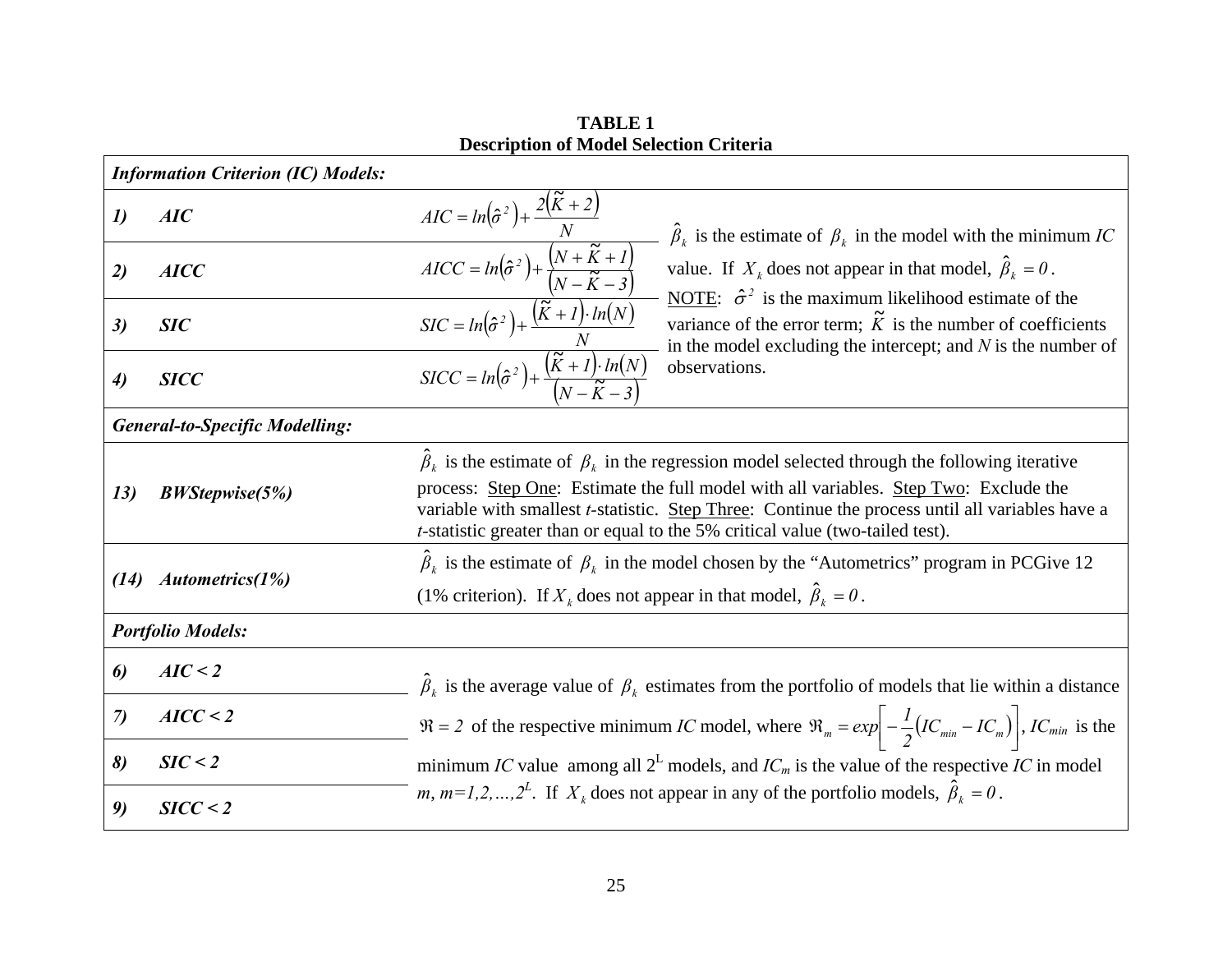|     | <b>Portfolio Models (continued):</b>  |                                                                                                                                                                                                                                                                                                                                                                     |
|-----|---------------------------------------|---------------------------------------------------------------------------------------------------------------------------------------------------------------------------------------------------------------------------------------------------------------------------------------------------------------------------------------------------------------------|
| 10) | $AIC < \sqrt{10}$                     |                                                                                                                                                                                                                                                                                                                                                                     |
| 11) | $AICC < \sqrt{10}$                    |                                                                                                                                                                                                                                                                                                                                                                     |
| 12) | $SIC < \sqrt{10}$                     | Same as above, except $\Re = \sqrt{10}$ .                                                                                                                                                                                                                                                                                                                           |
| 13) | $SICC<\sqrt{10}$                      |                                                                                                                                                                                                                                                                                                                                                                     |
|     | <b>Bayesian Model Averaging:</b>      |                                                                                                                                                                                                                                                                                                                                                                     |
| 14) | LL_Weighted                           | $\hat{\beta}_k$ is the weighted average value of $\beta_k$ estimates over all $2^L$ models, where model weights<br>are determined according to $\omega_m = \frac{\ell_m}{\ell}$ , $m = 1, 2, , 2^L$ , and $\ell$ is the maximized value of the<br>$\sum_{m}$<br>log likelihood function for model m. For the $2^{L-1}$ models where $X_k$ does not appear in any of |
|     |                                       | the portfolio models, $\hat{\beta}_k = 0$ .                                                                                                                                                                                                                                                                                                                         |
| 15) | LL_Weighted( $\hat{\beta}_k \neq 0$ ) | $\hat{\beta}_k$ is the weighted average value of $\beta_k$ estimates over the $2^{L-1}$ models where $X_k$ is included<br>in the regression equation. Model weights are determined according to<br>$\omega_m =$<br>$m \in \{models$ that contain the variable $X_k$                                                                                                 |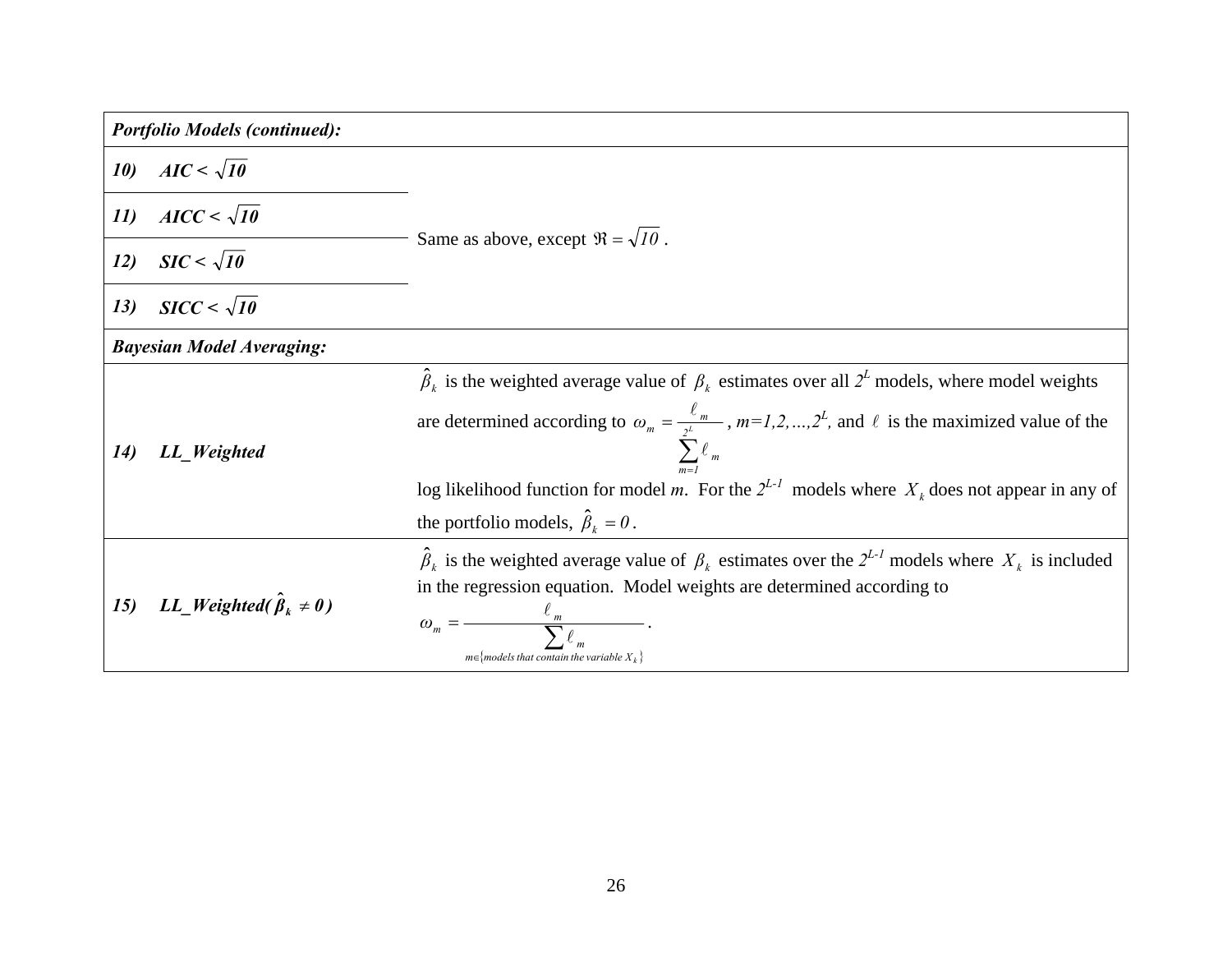|                                               |             | <b>MSE</b>     |                |             | <b>MAD</b>     |                |
|-----------------------------------------------|-------------|----------------|----------------|-------------|----------------|----------------|
| <b>MSC</b>                                    | <b>Mean</b> | <b>Minimum</b> | <b>Maximum</b> | <b>Mean</b> | <b>Minimum</b> | <b>Maximum</b> |
| AIC                                           | 7.22        | 2.60           | 13.67          | 7.13        | 2.60           | 13.07          |
| AIC < 2                                       | 8.68        | 4.97           | 11.35          | 8.67        | 4.90           | 11.30          |
| $AIC < \sqrt{10}$                             | 9.10        | 4.97           | 12.93          | 9.07        | 4.90           | 12.80          |
| <b>AICC</b>                                   | 6.81        | 2.60           | 13.00          | 6.84        | 2.40           | 13.87          |
| AICC < 2                                      | 8.71        | 4.97           | 11.30          | 8.67        | 4.90           | 11.30          |
| $AICC<\sqrt{10}$                              | 9.10        | 4.97           | 12.93          | 9.07        | 4.90           | 12.80          |
| <b>GETS</b>                                   | 6.44        | 2.50           | 13.60          | 6.44        | 2.40           | 13.73          |
| LL_Weighted                                   | 6.53        | 1.47           | 9.40           | 6.86        | 1.87           | 10.00          |
| <i>LL_Weighted</i> ( $\hat{\beta}_k \neq 0$ ) | 9.70        | 3.00           | 15.00          | 9.48        | 3.20           | 15.00          |
| <b>SIC</b>                                    | 6.24        | 2.00           | 14.20          | 6.27        | 2.00           | 14.10          |
| SIC < 2                                       | 8.70        | 4.97           | 11.30          | 8.68        | 4.90           | 11.30          |
| $SIC < \sqrt{10}$                             | 9.10        | 4.97           | 12.93          | 9.07        | 4.90           | 12.80          |
| <b>SICC</b>                                   | 5.91        | 1.00           | 15.00          | 6.01        | 1.00           | 15.00          |
| SICC < 2                                      | 8.67        | 4.97           | 11.50          | 8.65        | 4.90           | 11.30          |
| $SICC<\sqrt{10}$                              | 9.10        | 4.97           | 12.93          | 9.07        | 4.90           | 12.80          |

| <b>TABLE 2</b>                       |
|--------------------------------------|
| <b>Comparison of MSC Performance</b> |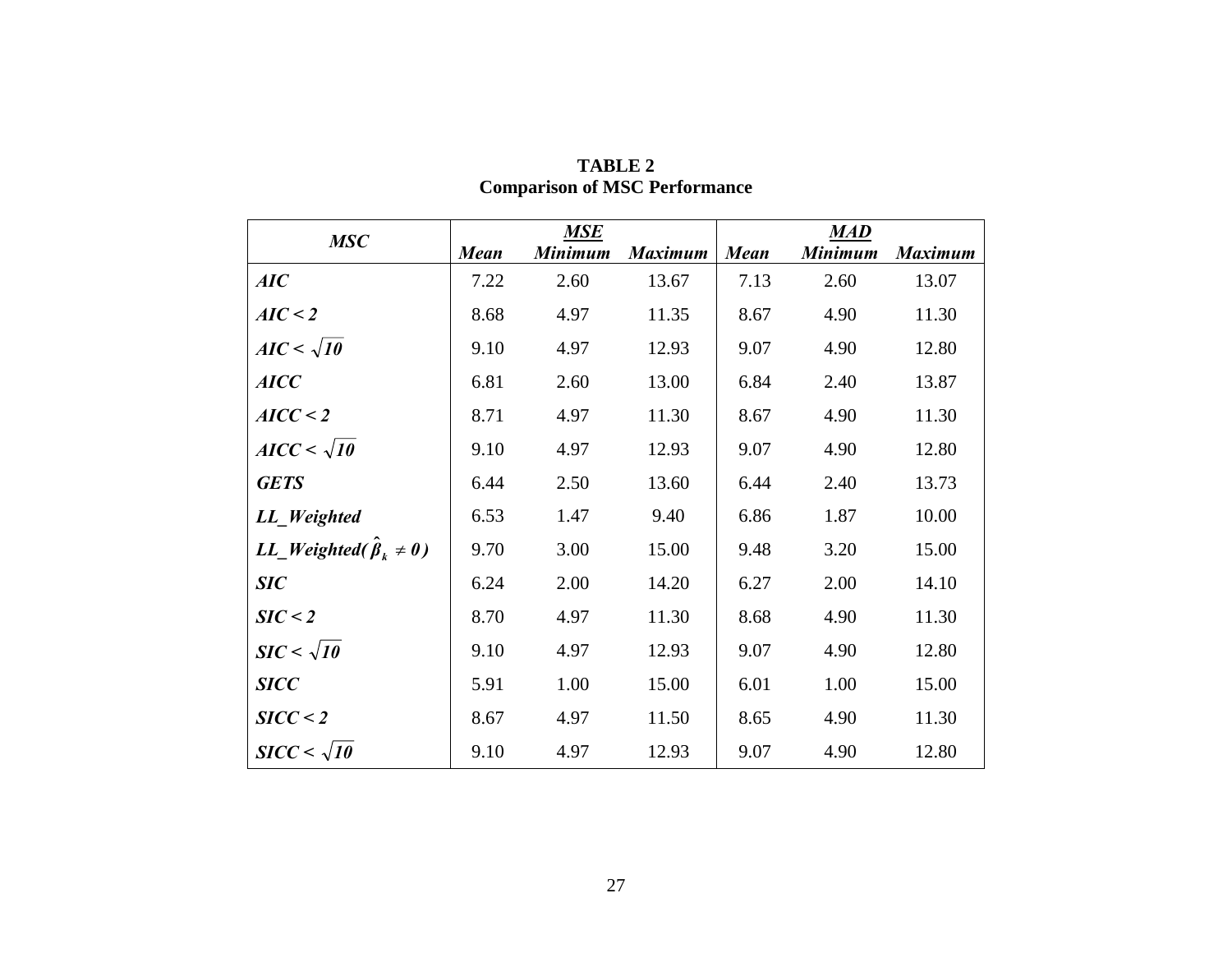|                             | AIC            | <b>AICC</b>              | <b>GETS</b>        | LL Weighted      | SIC            | <b>SICC</b>      |
|-----------------------------|----------------|--------------------------|--------------------|------------------|----------------|------------------|
| $K=2$ :                     |                |                          |                    |                  |                |                  |
| $\boldsymbol{l}$            | 5              | $\overline{4}$           | 3                  | 7                | $\mathbf{2}$   | 1                |
| $\boldsymbol{2}$            | 5              | $\overline{\mathcal{A}}$ | $\mathfrak{Z}$     | 7                | $\overline{2}$ | 1                |
| $\mathfrak{z}$              | 5              | $\overline{4}$           | $\overline{3}$     | 6                | $\overline{2}$ | 1                |
| $\boldsymbol{4}$            | 5              | $\overline{4}$           | 3                  | 6                | $\sqrt{2}$     | 1                |
| 5                           | 5              | $\overline{4}$           | $\overline{3}$     | 6                | $\overline{2}$ | 1                |
| Average(Irrelevant)         | 5.0            | 4.0                      | 3.0                | 6.0              | 2.0            | 1.0              |
| Average(Relevant)           | 5.0            | 4.0                      | 3.0                | 7.0              | 2.0            | 1.0              |
| Average(Overall)            | 5.0            | 4.0                      | 3.0                | 6.4              | 2.0            | 1.0              |
| $K=3$ :                     |                |                          |                    |                  |                |                  |
| 1                           | $\mathbf{2}$   | $\mathbf{1}$             | $\sqrt{5}$         | $\overline{4}$   | 7              | 6                |
| $\overline{2}$              | $\overline{4}$ | 5                        | 3                  | 7                | $\overline{2}$ | 1                |
| $\boldsymbol{\beta}$        | 5              | $\overline{4}$           | 3                  | $\boldsymbol{7}$ | $\overline{2}$ | $\mathbf{1}$     |
| $\overline{\boldsymbol{4}}$ | 5              | $\overline{4}$           | 3                  | 6                | $\overline{2}$ | $\mathbf{1}$     |
| 5                           | 5              | $\overline{4}$           | 3                  | 6                | $\overline{2}$ | $\mathbf{1}$     |
| Average(Irrelevant)         | 5.0            | 4.0                      | 3.0                | 6.0              | 2.0            | 1.0              |
| Average(Relevant)           | 3.7            | 3.3                      | 3.7                | 6.0              | 3.7            | 2.7              |
| Average(Overall)            | 4.2            | 3.6                      | 3.4                | 6.0              | 3.0            | 2.0              |
| $K=4$ :                     |                |                          |                    |                  |                |                  |
| $\boldsymbol{l}$            | 3              | $\overline{2}$           | $\overline{4}$     | 6                | $\mathfrak s$  | $\tau$           |
| $\boldsymbol{2}$            | 1              | 3                        | 6                  | 4                | $\mathfrak s$  | $\boldsymbol{7}$ |
| $\boldsymbol{\beta}$        | 1              | $\overline{2}$           | 6                  | $\overline{4}$   | $\mathfrak s$  | $\tau$           |
| $\boldsymbol{4}$            | 3              | $\overline{2}$           | 6                  | $\overline{4}$   | 5              | $\boldsymbol{7}$ |
| $\overline{5}$              | 5              | $\overline{4}$           | $\overline{3}$     | 6                | $\overline{2}$ | $\mathbf{1}$     |
| Average(Irrelevant)         | 5.0            | 4.0                      | 3.0                | 6.0              | 2.0            | 1.0              |
| Average(Relevant)           | 2.0            | 2.3                      | 5.5                | 4.5              | 5.0            | 7.0              |
| Average(Overall)            | 2.6            | 2.6                      | 5.0                | 4.8              | 4.4            | 5.8              |
| $K=5$ :                     |                |                          |                    |                  |                |                  |
| $\boldsymbol{l}$            | $\sqrt{2}$     | $\mathfrak{Z}$           | 13                 | $\overline{4}$   | 14             | 15               |
| $\boldsymbol{2}$            | $\overline{2}$ | 3                        | 5                  | $\overline{4}$   | 6              | 15               |
| $\mathfrak{z}$              | $\overline{c}$ | $\overline{3}$           | 5                  | $\overline{4}$   | 6              | $\tau$           |
| $\overline{\boldsymbol{4}}$ | $\overline{2}$ | $\overline{3}$           | 5                  | $\overline{4}$   | 6              | 15               |
| 5                           | 9              | 10                       | 12                 | 13               | 14             | 15               |
| Average(Overall)            | 3.4            | 4.4                      | $\boldsymbol{8.0}$ | $5.8$            | 9.2            | 13.4             |

**TABLE 3 Experimental Results for the Case**  $R^2 = 70\%$ **,**  $L = 5$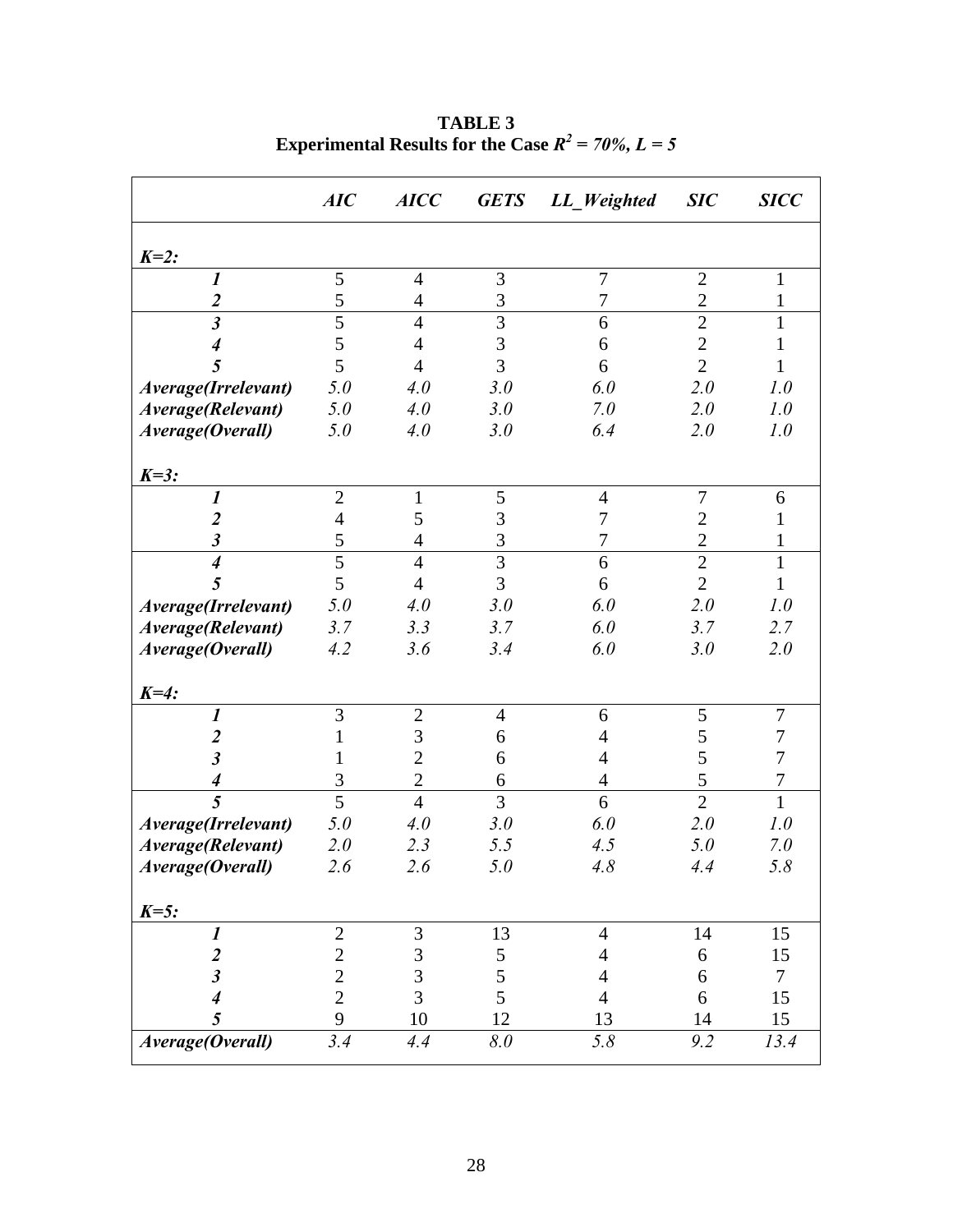|                                                 | Coefficient                                             | t-Stat  | <i>p</i> -value |  |  |  |  |  |
|-------------------------------------------------|---------------------------------------------------------|---------|-----------------|--|--|--|--|--|
| <b>Dep.</b> Variable = AIC, R-squared = $0.429$ |                                                         |         |                 |  |  |  |  |  |
| <b>Constant</b>                                 | 8.202                                                   | 16.91   | 0.000           |  |  |  |  |  |
| K/L                                             | 3.480                                                   | 6.06    | 0.000           |  |  |  |  |  |
| $\mathbb{R}^2$                                  | $-0.047$                                                | $-6.30$ | 0.000           |  |  |  |  |  |
|                                                 | <b>Dep.</b> Variable = $AICC, R-squared = 0.517$        |         |                 |  |  |  |  |  |
| <b>Constant</b>                                 | 7.362                                                   | 13.40   | 0.000           |  |  |  |  |  |
| K/L                                             | 5.219                                                   | 7.83    | 0.000           |  |  |  |  |  |
| $R^2$                                           | $-0.056$                                                | $-6.69$ | 0.000           |  |  |  |  |  |
|                                                 |                                                         |         |                 |  |  |  |  |  |
|                                                 | <b>Dep.</b> Variable = GETS, R-squared = $0.522$        |         |                 |  |  |  |  |  |
| <b>Constant</b>                                 | 6.283                                                   | 8.98    | 0.000           |  |  |  |  |  |
| K/L                                             | 7.090                                                   | 9.02    | 0.000           |  |  |  |  |  |
| $\mathbb{R}^2$                                  | $-0.061$                                                | $-5.61$ | 0.000           |  |  |  |  |  |
|                                                 | <b>Dep.</b> Variable = LL Weighted, R-squared = $0.205$ |         |                 |  |  |  |  |  |
| <b>Constant</b>                                 | 4.444                                                   | 10.77   | 0.000           |  |  |  |  |  |
| K/I                                             | 0.031                                                   | 0.07    | 0.947           |  |  |  |  |  |
| $\mathbb{R}^2$                                  | 0.034                                                   | 5.01    | 0.000           |  |  |  |  |  |
|                                                 |                                                         |         |                 |  |  |  |  |  |
|                                                 | <b>Dep.</b> Variable = SIC, R-squared = $0.496$         |         |                 |  |  |  |  |  |
| <b>Constant</b>                                 | 4.888                                                   | 6.22    | 0.000           |  |  |  |  |  |
| K/L                                             | 8.287                                                   | 9.16    | 0.000           |  |  |  |  |  |
| $\mathbb{R}^2$                                  | $-0.052$                                                | $-4.23$ | 0.000           |  |  |  |  |  |
|                                                 | <b>Dep.</b> Variable = SICC, R-squared = $0.481$        |         |                 |  |  |  |  |  |
| <b>Constant</b>                                 | 3.531                                                   | 3.89    | 0.000           |  |  |  |  |  |
| K/L                                             | 10.004                                                  | 9.45    | 0.000           |  |  |  |  |  |
| $R^2$                                           | $-0.051$                                                | $-3.41$ | 0.001           |  |  |  |  |  |

**TABLE 4**  <code>MSC</code> Performance as a Function of  $\mathit{R}^{2}, \mathit{K}/\mathit{L},$  and  $\mathit{K}$ 

NOTE: All equations are estimated using OLS. Each regression uses 120 observations, with each observation corresponding to a single experiment. The dependent variable is the average rank of the respective MSC in a given experiment. Standard errors are robust to heteroscedasticity.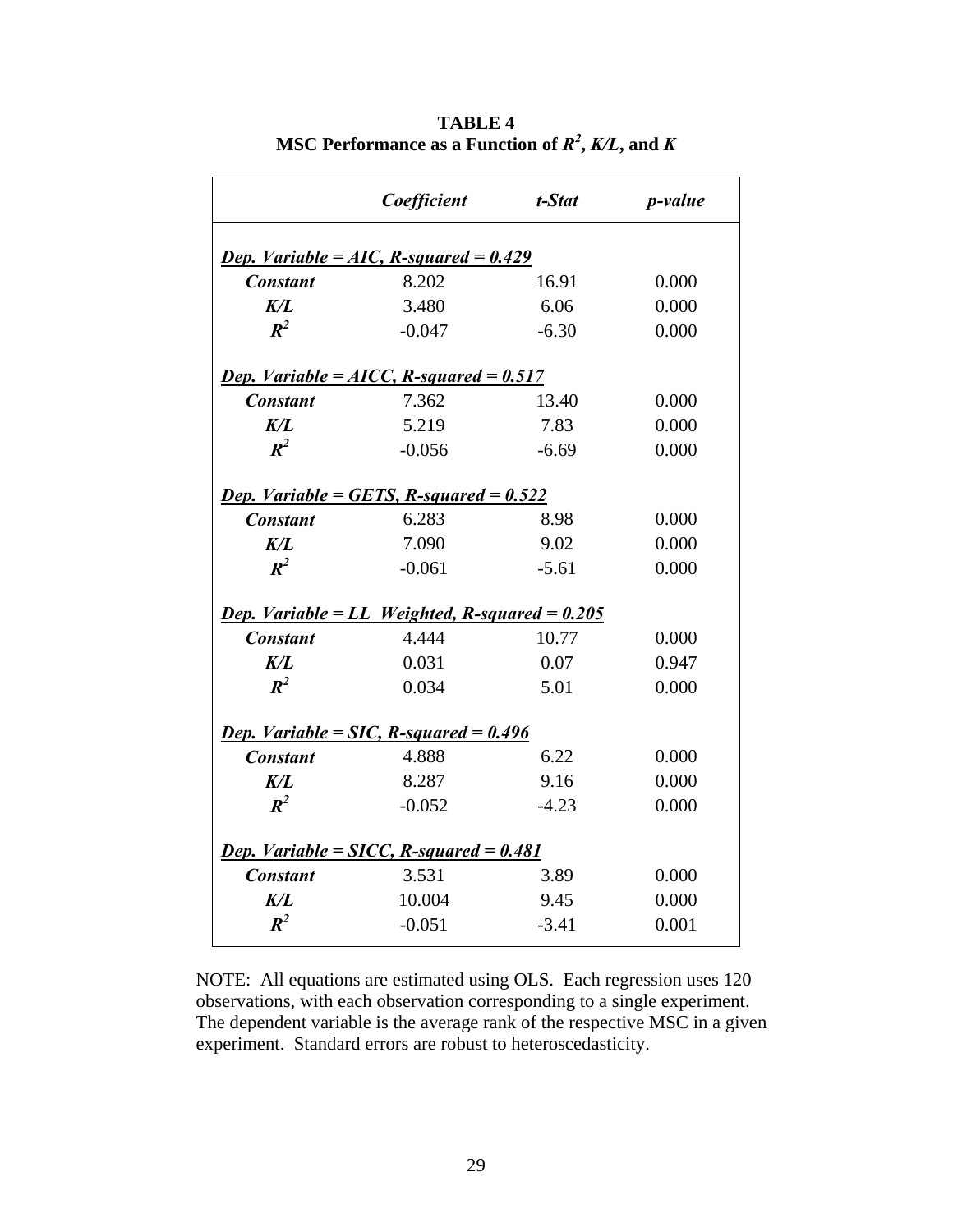|                             | $R2 = 90\%$              |                     |                   | $R2 = 35%$     |         |                   |  |
|-----------------------------|--------------------------|---------------------|-------------------|----------------|---------|-------------------|--|
|                             | AIC                      | AIC < 2             | $AIC < \sqrt{10}$ | AIC            | AIC < 2 | $AIC < \sqrt{10}$ |  |
| $K=1$                       |                          |                     |                   |                |         |                   |  |
| $\boldsymbol{l}$            | 13                       | 7.5                 | 7.5               | 13             | 4.5     | 4.5               |  |
| $\overline{2}$              | $\mathfrak{S}$           | 9                   | 13.5              | $\mathfrak s$  | 10.5    | 10.5              |  |
| $\boldsymbol{\beta}$        | 5                        | 11                  | 13.5              | 5              | 11.5    | 11.5              |  |
| $\boldsymbol{4}$            | 5                        | 9                   | 13.5              | 5              | 10.5    | 10.5              |  |
| 5                           | 5                        | 11                  | 13.5              | 5              | 11.5    | 11.5              |  |
| Average                     | 6.6                      | 9.5                 | 12.3              | 6.6            | 9.7     | 9.7               |  |
| $K=2$                       |                          |                     |                   |                |         |                   |  |
| $\boldsymbol{l}$            | $\overline{5}$           | 15                  | 9.5               | 10             | 4.5     | 4.5               |  |
| $rac{2}{3}$                 | 5                        | 10                  | 13.5              | 11             | 4.5     | 4.5               |  |
|                             | $\overline{5}$           | $8\,$               | 13.5              | $\overline{5}$ | 11.5    | 11.5              |  |
| $\boldsymbol{4}$            | 5                        | $8\,$               | 13.5              | $\sqrt{5}$     | 10.5    | 10.5              |  |
| 5                           | 5                        | 11                  | 8.5               | 5              | 10.5    | 10.5              |  |
| <b>Average</b>              | 5                        | 10.4                | 11.7              | 7.2            | 8.3     | 8.3               |  |
| $K=3$                       |                          |                     |                   |                |         |                   |  |
| $\boldsymbol{l}$            | $\overline{\mathcal{L}}$ | 8                   | 13.5              | 11             | 5.5     | 5.5               |  |
| $\boldsymbol{2}$            | $\overline{\mathbf{4}}$  | $8\,$               | 13.5              | 11             | 5.5     | 5.5               |  |
| $\boldsymbol{\mathfrak{z}}$ | 5                        | $8\,$               | 13.5              | 11             | 5.5     | 5.5               |  |
| $\overline{4}$              | $\overline{5}$           | $\overline{8}$      | 13.5              | $\overline{5}$ | 10.5    | 10.5              |  |
| $\overline{\mathfrak{s}}$   | 5                        | 12                  | 8.5               | 5              | 10.5    | 10.5              |  |
| Average                     | 4.6                      | 8.8                 | 12.5              | 8.6            | 7.5     | 7.5               |  |
| $K=4$                       |                          |                     |                   |                |         |                   |  |
| $\boldsymbol{l}$            | $\mathbf{2}$             | 8                   | 13.5              | 11             | 5.5     | 5.5               |  |
| $\frac{2}{3}$               | $\overline{4}$           | 15                  | 10.5              | 11             | 4.5     | 4.5               |  |
|                             | $\overline{\mathcal{L}}$ | $8\,$               | 13.5              | 11             | 6.5     | 6.5               |  |
| $\boldsymbol{4}$            | $\mathfrak s$            | 11                  | 13.5              | 11             | 4.5     | 4.5               |  |
| $\overline{5}$              | $\overline{5}$           | 12                  | 8.5               | $\overline{5}$ | 10.5    | 10.5              |  |
| Average                     | $\overline{4}$           | 10.8                | 11.9              | 9.8            | 6.3     | 6.3               |  |
| $K=5$                       |                          |                     |                   |                |         |                   |  |
| 1                           | 3                        | 8                   | 12.5              | 11             | 4.5     | 4.5               |  |
| $\overline{\mathbf{c}}$     | $\overline{3}$           | $8\,$               | 13.5              | 11             | 5.5     | 5.5               |  |
| $\boldsymbol{\hat{3}}$      | 3                        | $8\,$               | 13.5              | 11             | 6.5     | 6.5               |  |
| $\overline{\boldsymbol{4}}$ | $\overline{4}$           | $8\,$               | 13.5              | 11             | 4.5     | 4.5               |  |
| 5                           | 11                       | $8\,$               | $\mathfrak{Z}$    | 11             | 4.5     | 4.5               |  |
| Average                     | 4.8                      | $\overline{\delta}$ | 11.2              | II             | 5.1     | 5.1               |  |

**TABLE 5 Comparison of AIC Portfolio Models as a Function of** *K* **and** *R2*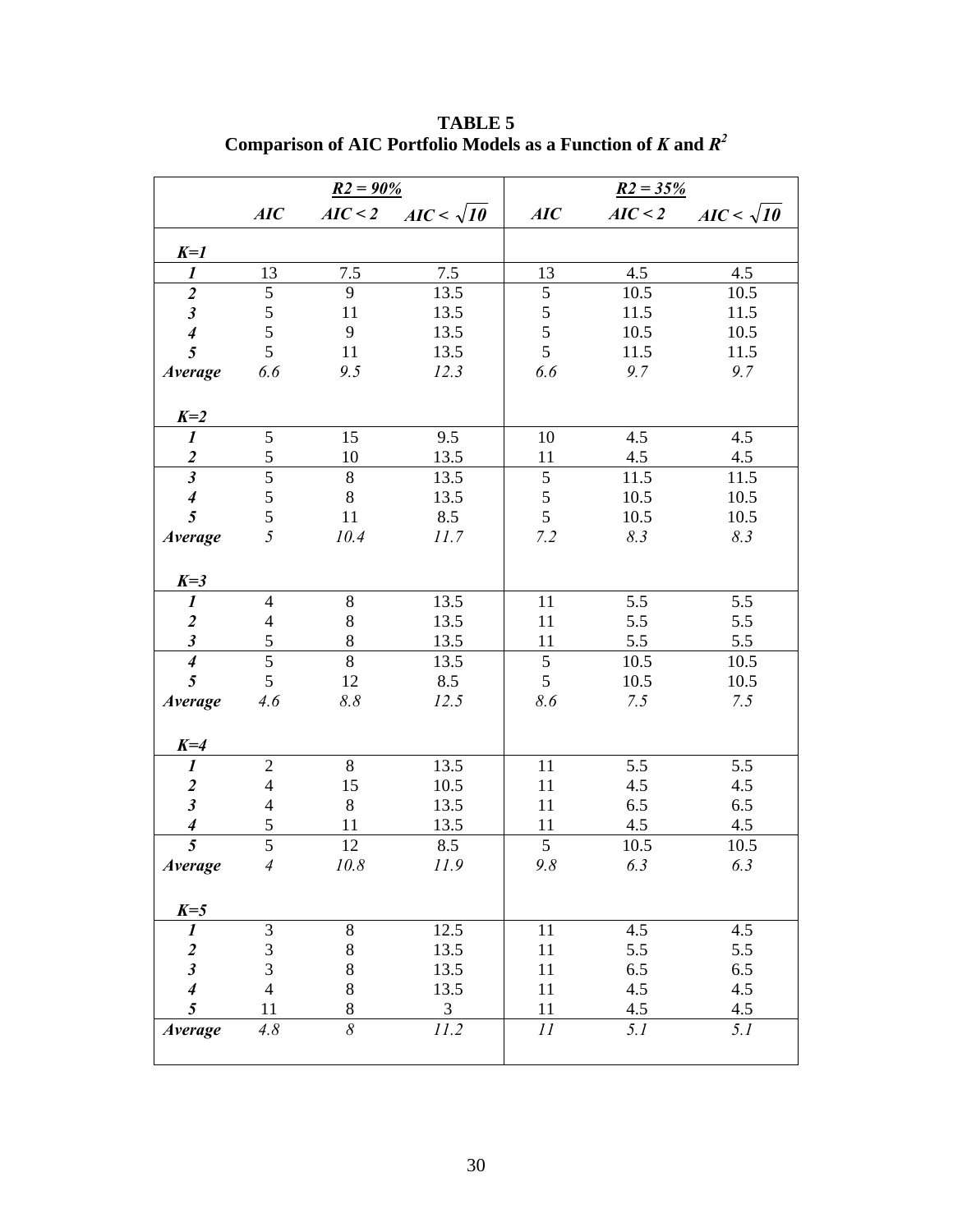|                                                                | <b>Over All Experiments</b> | <b>Over All Experiments Where</b><br>(i) $R^2 = 35\%$ Or 50% and<br>( <i>ii</i> ) $K/L > 0.50$ |
|----------------------------------------------------------------|-----------------------------|------------------------------------------------------------------------------------------------|
| <b>AIC Portfolio Models Better</b><br><b>Than AIC Models</b>   | $37/120 = 30.8\%$           | 25/32                                                                                          |
| <b>AICC Portfolio Models</b><br><b>Better Than AICC Models</b> | $39/120 = 32.5%$            | $25/32 = 78.1\%$                                                                               |
| <b>SIC Portfolio Models</b><br><b>Better Than SIC Models</b>   | $41/120 = 34.2\%$           | $26/32 = 81.2%$                                                                                |
| <b>SICC Portfolio Models</b><br><b>Better Than SICC Models</b> | $38/120 = 31.7\%$           | $23/32 = 71.9\%$                                                                               |
| A Portfolio Model<br><b>Dominates All Other Models</b>         | $21/120 = 17.5%$            | $15/32 = 46.9\%$                                                                               |

## **TABLE 6 Performance of Portfolio Models**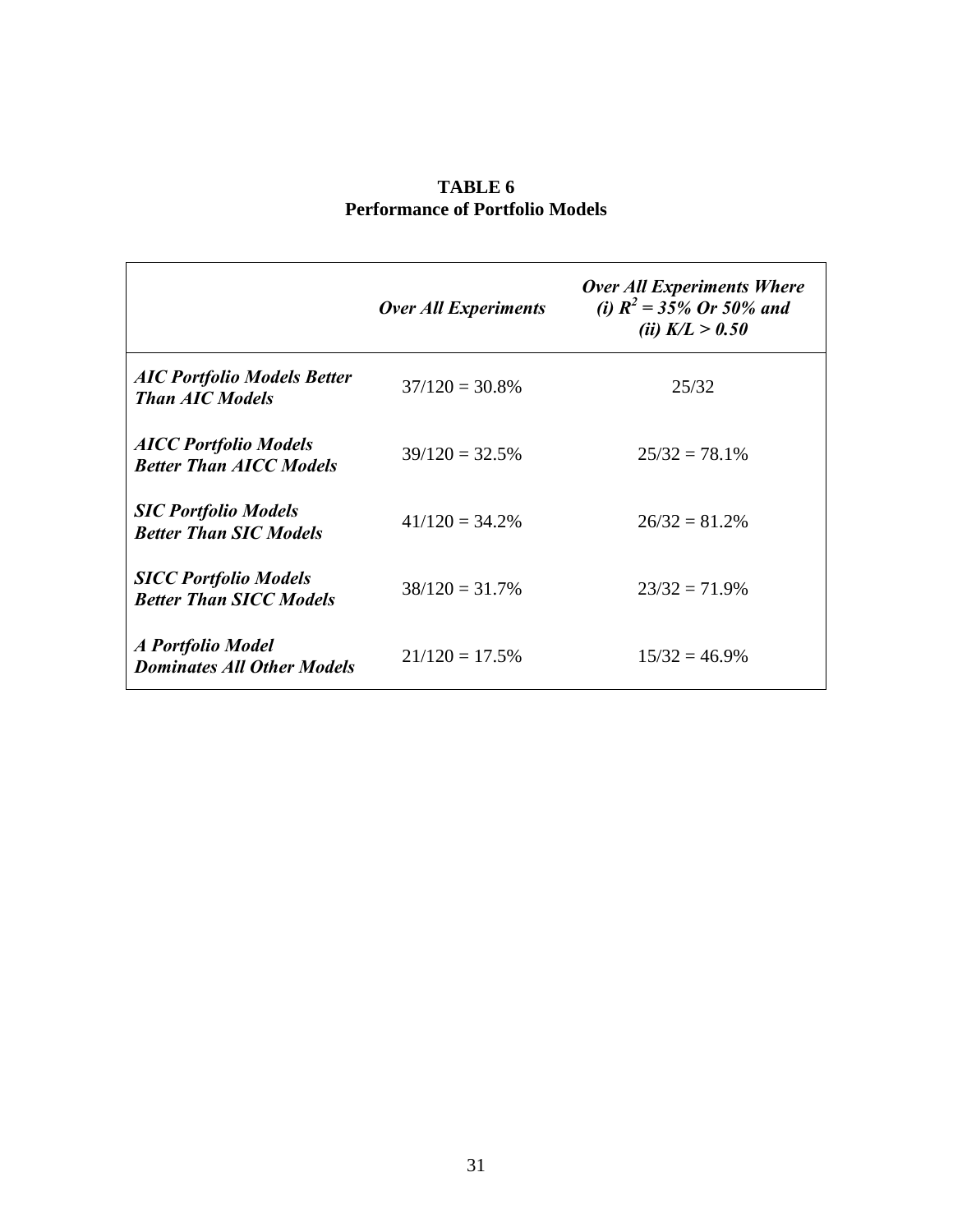## **TABLE 7 Comparison of Alternative Log-Likelihood Weighted Models**

|                       | LL_Weighted(All) | LL_Weighted( $\hat{\beta} > 0$ ) |
|-----------------------|------------------|----------------------------------|
|                       | 10               |                                  |
| $\overline{2}$        | 10               | 9                                |
| $\mathfrak{Z}$        | 2                |                                  |
|                       | 10               | 9                                |
| 5                     | 6                | 15                               |
| 6                     | 6                | 15                               |
|                       | 5                | 15                               |
| 8                     | 6                | 15                               |
| 9                     | 6                |                                  |
| 10                    | 6                | 15                               |
| <i><b>Average</b></i> | 6.7              | 10.2                             |

# A. An Illustrative Example: The Case of  $L = 10$ ,  $R^2 = 50\%$ , and  $K = 4$

B. Percentage of Individual Experiments where *LL\_Weighted(*  $\hat{\beta} \neq 0$  *)* Dominates *LL\_Weighted(All)* for the Included Variables

|          | $R^2 = 90\%$        | $R^2 = 70\%$        | $R^2 = 50\%$               | $R^2 = 35%$              | <b>Sum</b>                |
|----------|---------------------|---------------------|----------------------------|--------------------------|---------------------------|
| $L = 5$  | $14/15 = 93.3\%$    | $15/15 = 100.0\%$   | $15/15 = 100.0\%$          | $15/15 = 100.0\%$        | $\frac{59}{60}$ = 98.3%   |
| $L = 10$ | $54/55 = 98.2\%$    | $55/55 = 100.0\%$   | $\frac{34}{55} = 61.8\%$   | $\frac{1}{55} = 1.8\%$   | $\frac{144}{220}$ = 65.5% |
| $L = 15$ | $120/120 = 100.0\%$ | $120/120 = 100.0\%$ | $\frac{114}{120}$ = 95.0%  | $\frac{4}{120}$ = 3.3%   | $358/480 = 74.6\%$        |
| Sum      | $188/190 = 98.9\%$  | $190/190 = 100.0\%$ | $\frac{163}{190} = 85.8\%$ | $\frac{20}{190}$ = 10.5% | $\frac{561}{760}$ = 73.4% |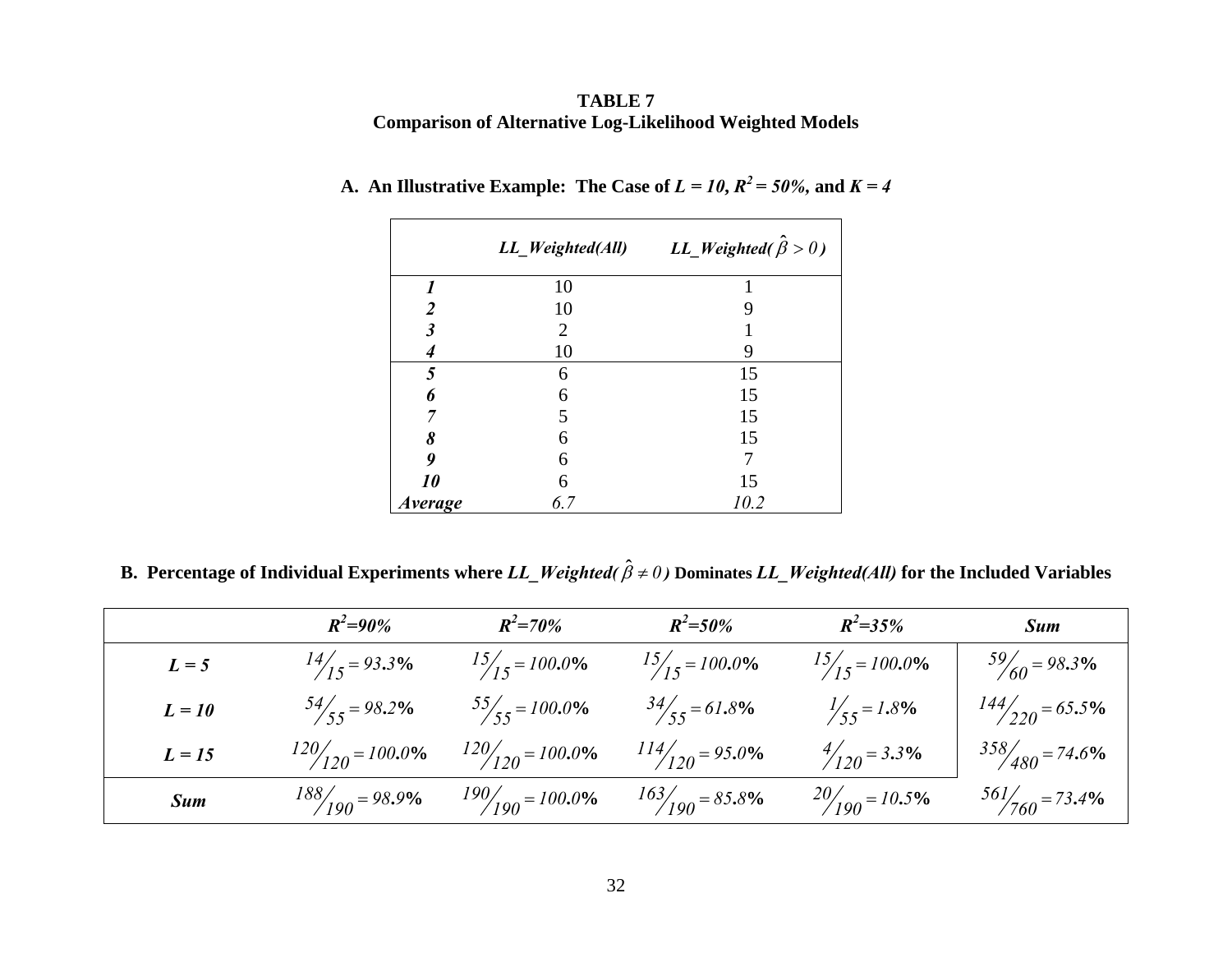**FIGURE 1 MSC Performance as a Function of** *K, R<sup>2</sup>* **and** *<sup>L</sup>*